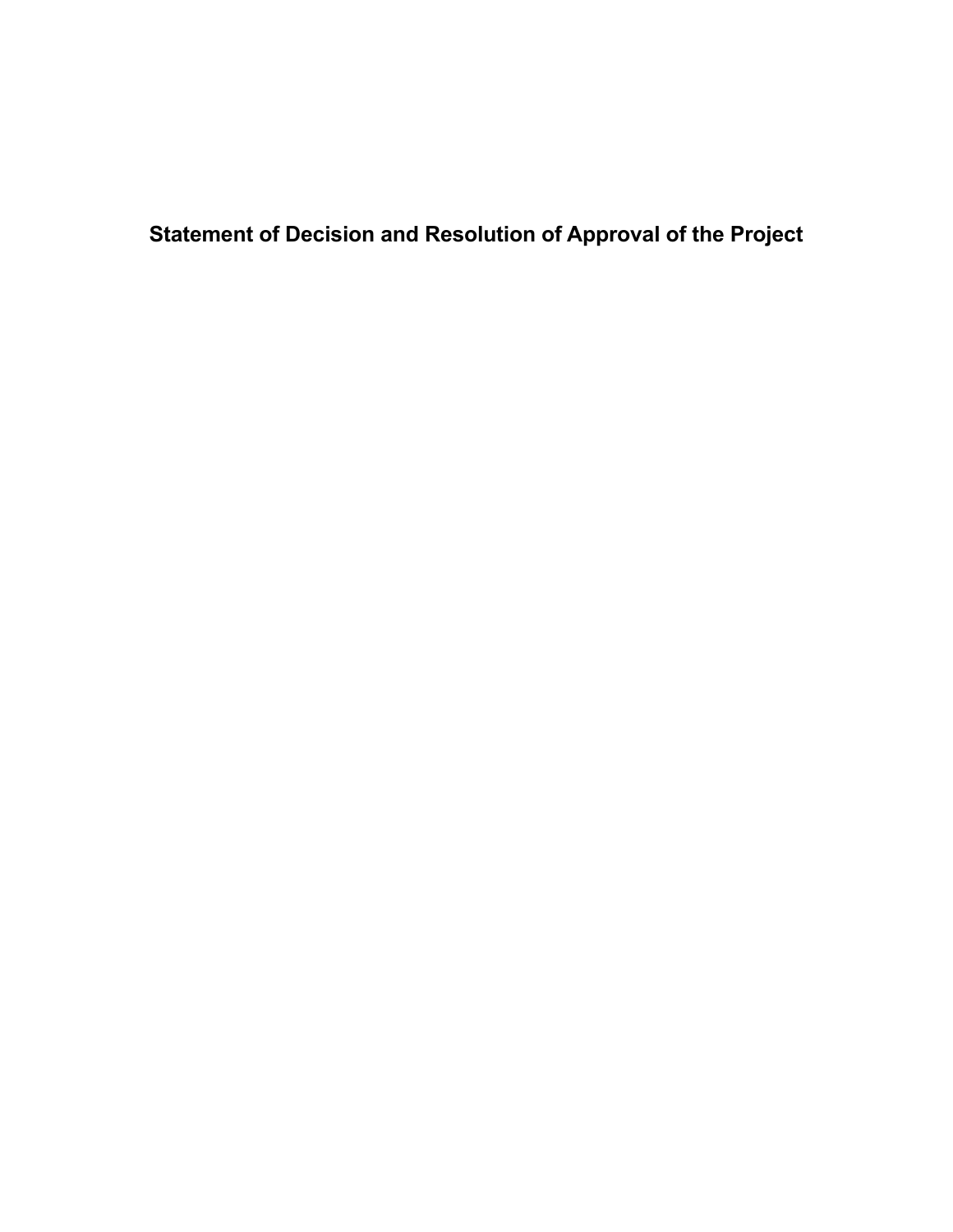

## **CALIFORNIA DEPARTMENT OF TOXIC SUBSTANCES CONTROL STATEMENT OF DECISION AND RESOLUTION OF APPROVAL FOR THE PACIFIC GAS AND ELECTRIC COMPANY TOPOCK COMPRESSOR STATION FINAL GROUNDWATER REMEDIATION PROJECT SCH No. 2008051003**



# **A RESOLUTION OF THE CALIFORNIA DEPARTMENT OF TOXIC SUBSTANCES CONTROL (DTSC) APPROVING THE PACIFIC GAS AND ELECTRIC COMPANY (PG&E) TOPOCK COMPRESSOR STATION FINAL GROUNDWATER REMEDIATION PROJECT (FINAL GROUNDWATER REMEDY), INCLUDING THE FINAL REMEDY DESIGN AND THE CONSTRUCTION/REMEDIAL ACTION WORK PLAN (C/RAWP), ADOPTING THE CEQA FINDINGS OF FACT AND STATEMENT OF OVERRIDING CONSIDERATIONS, ADOPTING THE MITIGATION MONITORING AND REPORTING PROGRAM (MMRP), AND ADOPTING THE CONDITIONS OF APPROVAL FOR THE FINAL GROUNDWATER REMEDY PROJECT**

WHEREAS, the Subsequent Environmental Impact Report (SEIR) prepared for the Pacific Gas and Electric Company (PG&E) Topock Compressor Station Final Groundwater Remediation Project (Final Groundwater Remedy; Project) identifies and considers the potentially significant and reasonably foreseeable adverse environmental effects of various actions associated with the construction, operation and maintenance, and decommissioning of the Final Groundwater Remedy Project. The primary purpose of the Project is to clean up the groundwater contamination related to the historical release of chemicals in and around the PG&E Topock Compressor Station (Station), in San Bernardino County, California. The Project involves in situ treatment of contaminated groundwater with freshwater flushing. In situ treatment of groundwater refers to the reduction in mass, toxicity, mobility, volume, and concentration of the chromium plume using treatment technologies that treat groundwater in place, as opposed to pumping and circulating water through a separate aboveground treatment plant. In situ treatment would be performed by placing a degradable food-grade organic compound (termed a carbon substrate or carbon amendment) in the groundwater to create reducing conditions to convert hexavalent chromium [Cr(VI)] dissolved in groundwater to relatively insoluble trivalent chromium [Cr(III)]. The reduced chromium would precipitate or become adsorbed onto soils below the water table and thereby be removed from groundwater. The organic carbon substrate would be released into the aquifer by injection after mixing on-site with a water source, such as extracted contaminated groundwater or clean water. The Final Subsequent Environmental Impact Report (Final SEIR) consists of two volumes: Volume 1 – Comment letters on the Draft SEIR, responses to comments, and associated revisions to the Draft SEIR; and Volume 2 – Revised Draft SEIR in its entirety. It also includes an Errata and Revisions to the Final SEIR.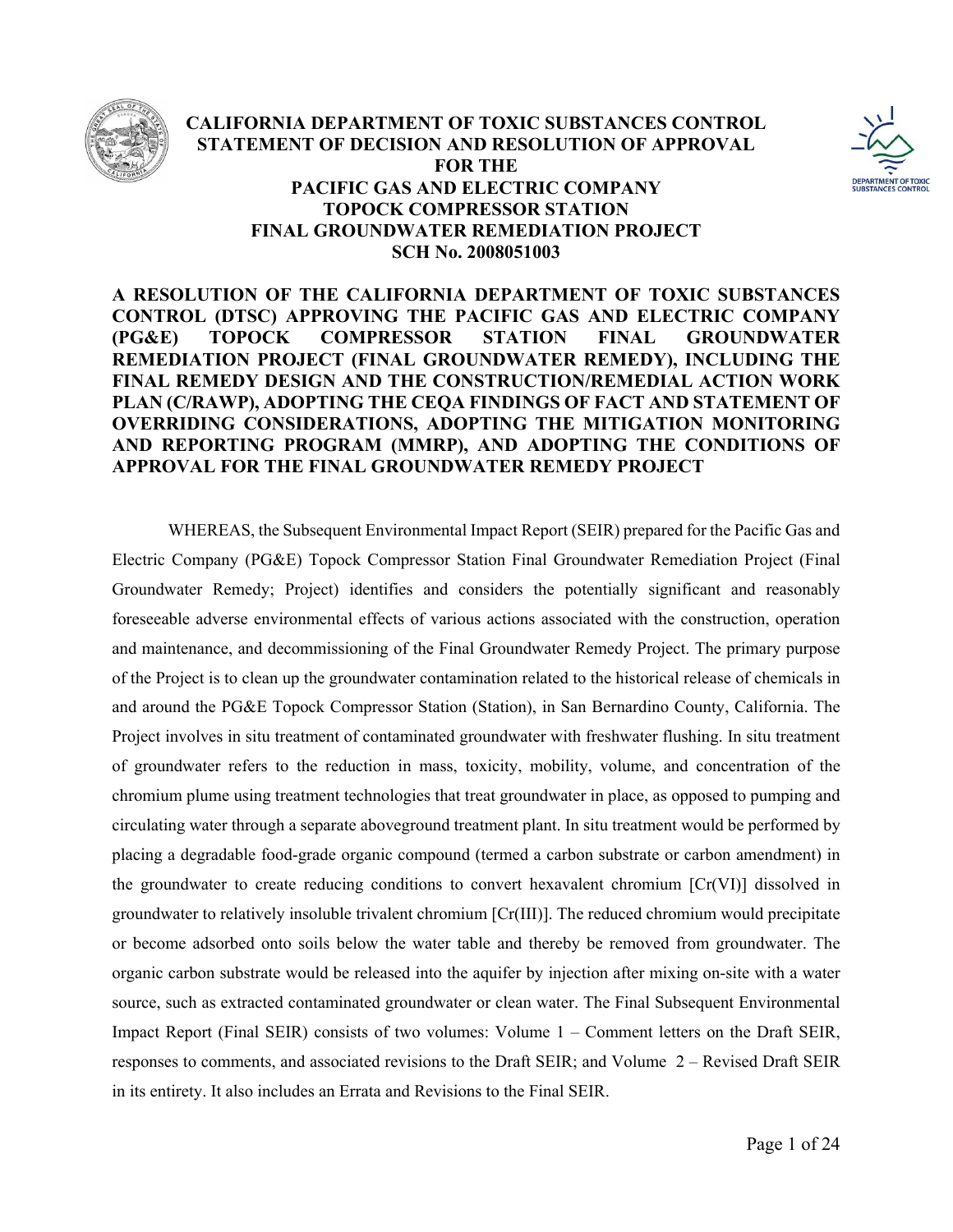WHEREAS, groundwater beneath and near the Station has been contaminated through the discharge and release of Cr(VI), and total chromium [Cr(T)] in the areas known as Bat Cave Wash and East Ravine. Other chemicals of potential concern (COPCs) that might be associated with historical releases from the Station are molybdenum, selenium, and nitrate. In 2004, DTSC determined that immediate actions were necessary within the Project Area as precautionary measures to ensure that Cr(VI)-contaminated groundwater did not reach the Colorado River. Interim Measures (IMs) were therefore instituted to protect the Colorado River. IMs are cleanup actions that are taken to protect public health and the environment while long-term solutions are being developed and evaluated. There have been three separate but related IMs at the Station since 2004 in response to the need to control the groundwater plume. IM-1, IM-2, and mostly IM-3 are collectively referred to as "the Interim Measure," or "the IM."

WHEREAS, investigation and remediation at the Station and the surrounding area is being conducted under the Resource Conservation and Recovery Act of 1976 (RCRA) and the Comprehensive Environmental Response, Compensation, and Liability Act of 1980 (CERCLA). RCRA corrective action activities at the Project Site were initiated in 1987 with the completion of a RCRA facility assessment conducted by the U.S. Environmental Protection Agency (USEPA).

 WHEREAS, RCRA provides a framework for USEPA to remediate hazardous waste sites throughout the United States. In California, DTSC implements RCRA under such delegated authority from the USEPA through state law.

WHEREAS, DTSC has an ongoing Corrective Action Consent Agreement with PG&E, which also describes DTSC's authority over the Project. Investigative activities at and in the vicinity of the Station date back to the late 1980s with the identification of Solid Waste Management Units (SWMUs) through a RCRA Facility Assessment (RFA). Closure activities of former hazardous waste management facilities at the Station were performed from 1988 to 1993. The RCRA Facility Investigation (RFI) began in 1996 when DTSC and PG&E executed the Corrective Action Consent Agreement to more fully investigate the nature and extent of contamination at the Station and in the surrounding area. In July 2005, PG&E entered into an Administrative Consent Agreement with the federal agencies including the U.S. Department of the Interior (DOI), U.S. Bureau of Land Management (BLM), U.S. Fish & Wildlife Service (USFWS), and the U.S. Bureau of Reclamation (BOR), under CERCLA [DOI 2005]). Later, in 2013, the U.S. District Court for the Central District of California entered the *Remedial Action Remedial Design Consent Decree between the United States of America and Pacific Gas & Electric Company* (DOI Consent Decree) under CERCLA with the DOI as the federal lead agency (DOI 2013). The 2013 DOI Consent Decree governs only the remedial action addressing contaminated groundwater; the terms of the 2005 Administrative Consent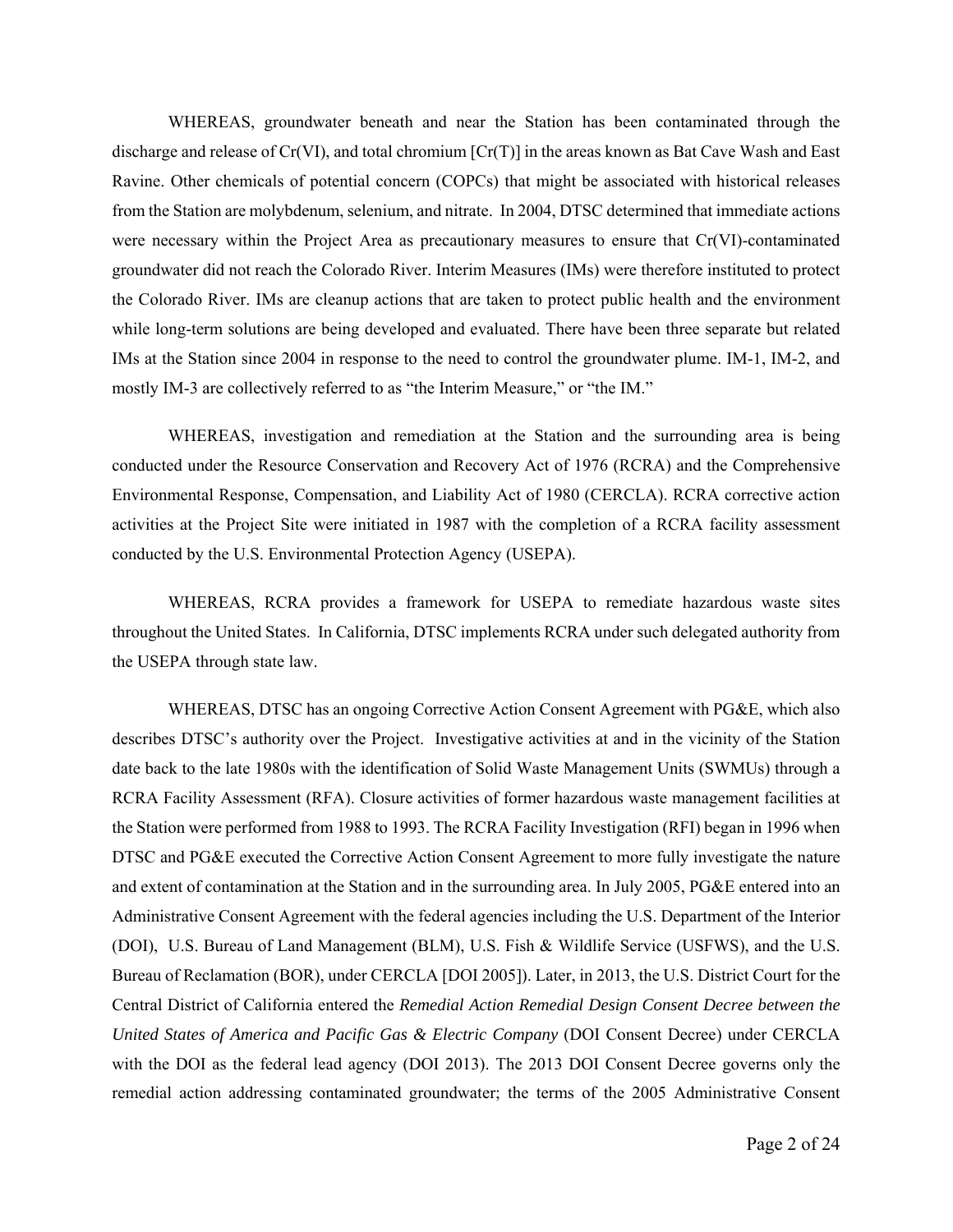Agreement remain in effect for response actions associated with releases of hazardous substances at or from the Station other than the remedial action addressing contaminated groundwater.

WHEREAS, in 2011, DTSC evaluated the potentially significant adverse environmental effects of various potentially feasible remedies associated with cleanup of groundwater contamination at the Station. As a result, DTSC certified the Topock Compressor Station Groundwater Remediation Project Final EIR (Groundwater FEIR), adopted the CEQA Findings of Fact and Statement of Overriding Considerations, and adopted the Mitigation Monitoring and Reporting Program (MMRP) (DTSC 2011). Based on these documents, as well as all other information obtained through the administrative process, DTSC approved a groundwater remedy design that consists of in situ treatment with freshwater flushing (referred to as "Alternative E" in the Groundwater FEIR) (DTSC 2011). In 2013, DTSC adopted an Addendum to the Groundwater FEIR, which expanded the Project Area and considered the potential environmental effects associated with the investigation of potential well locations for a freshwater source located in Arizona (DTSC 2013).

WHEREAS, following certification of the Groundwater FEIR, PG&E initiated an iterative remedy design process by preparing the preliminary (30%), interim (60%), pre-final (90%), supplemental pre-final 90%, and final (100%) designs for the Final Groundwater Remedy, to implement the method which was selected and approved in 2011, in accordance with the Corrective Action Consent Agreement process. DTSC provided Interested Tribes with a public review and comment period at each design phase. Over a 4-year period, PG&E worked with DTSC, as well as the DOI, Interested Tribes, landowners, and other stakeholders to address comments and questions, collect new data, and develop the *Basis of Design Report/Final (100%) Design Submittal for the Final Groundwater Remedy, PG&E Topock Compressor Station, Needles, California, November* (Final Remedy Design; CH2M Hill 2015a). After DTSC and DOI issued final design directives (i.e., directives for proceeding with the final design) to PG&E, on November 18, 2015, PG&E submitted the Final 100% BOD, referred to as the Final Remedy Design (which includes the Operation & Maintenance Manual), and the *Construction/Remedial Action Work Plan for the Final Groundwater Remedy, PG&E Topock Compressor Station, Needles, California* (C/RAWP; CH2M Hill 2015b) to DTSC and DOI for consideration. Supplemental and Errata Information for the Final Groundwater Remedy was provided to DTSC in November 2016, which corrected minor inconsistencies and clarifications to the Final Design.

WHEREAS, PG&E prepared and completed the Final Remedy Design pursuant to the requirements of the Corrective Action Consent Agreement entered into by PG&E and DTSC in 1996 and the Remedial Design/Remedial Action Consent Decree, executed by PG&E and the United States, on behalf of the DOI,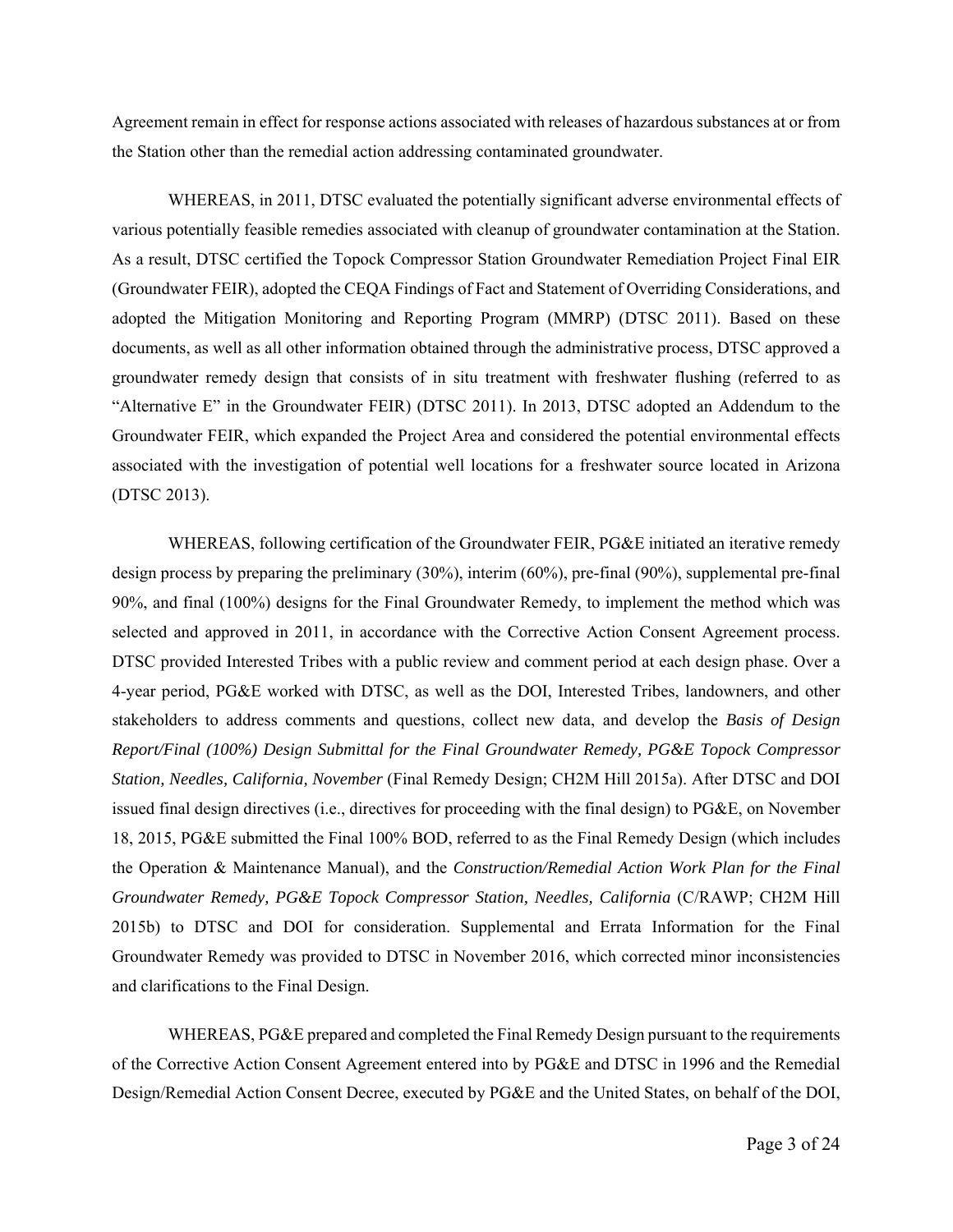which was approved by the U.S. District Court for the Central District of California in November 2013. PG&E designed the proposed groundwater remedy to comply with the Groundwater FEIR mitigation measures and applicable regulations, and throughout the design period PG&E submitted quarterly mitigation measure compliance reports documenting actions taken to comply with these mitigation measures. The project description considered in the Final SEIR for the Project is based primarily on the Final Remedy Design and the C/RAWP, which reflect modifications and clarifications by PG&E as a result of the collaborative and iterative design process. Tribal comments and input were received and considered throughout the design development process.

WHEREAS, in addition to certain contingencies that are specifically set forth in the Final Remedy Design and C/RAWP, the Project evaluated as part of the Final SEIR also includes a general contingency or allowance for future activities that may be carried out as part of the Project (the "Future Activity Allowance"). The Future Activity Allowance is included in the Project Description and the Final SEIR to ensure that a comprehensive environmental analysis is included should additional activities be warranted over the decades long project implementation.

WHEREAS, the Project components include an estimated total of up to 96 boreholes would be drilled for monitoring well construction and an estimated total of up to 95 boreholes would be drilled for remediation well construction, for a total of 191 boreholes. In addition to these estimated totals, and as part of the Future Activity Allowance which preserves the DTSC's ability to make project revisions based on new information not known at the time of the SEIR preparation, the Draft SEIR included an analysis of an additional allowance of 25 percent overage for each of the monitoring and remediation boreholes. The Project also contemplates, as part of the Future Activity Allowance, the potential need for up to 10 additional monitoring well boreholes to be installed in Arizona as part of the monitoring program to assess groundwater conditions to protect existing and future groundwater users by measuring water levels and chemical constituents changes as a result of the groundwater remediation project.

WHEREAS, in addition to the remediation and monitoring well network, the proposed Project also includes maximum quantities of supporting infrastructure such as roads, pipelines, utility connections, freshwater supply and conveyance infrastructure, storage areas, buildings, and other necessary support structures to ensure long-term effectiveness. These infrastructure components were considered at a general level with anticipated maximum build estimates in the 2011 Groundwater FEIR (exact locations were not known with precision) and are now known with a higher level of detail (both quantities and locations), as described in the Final Remedy Design and Final SEIR.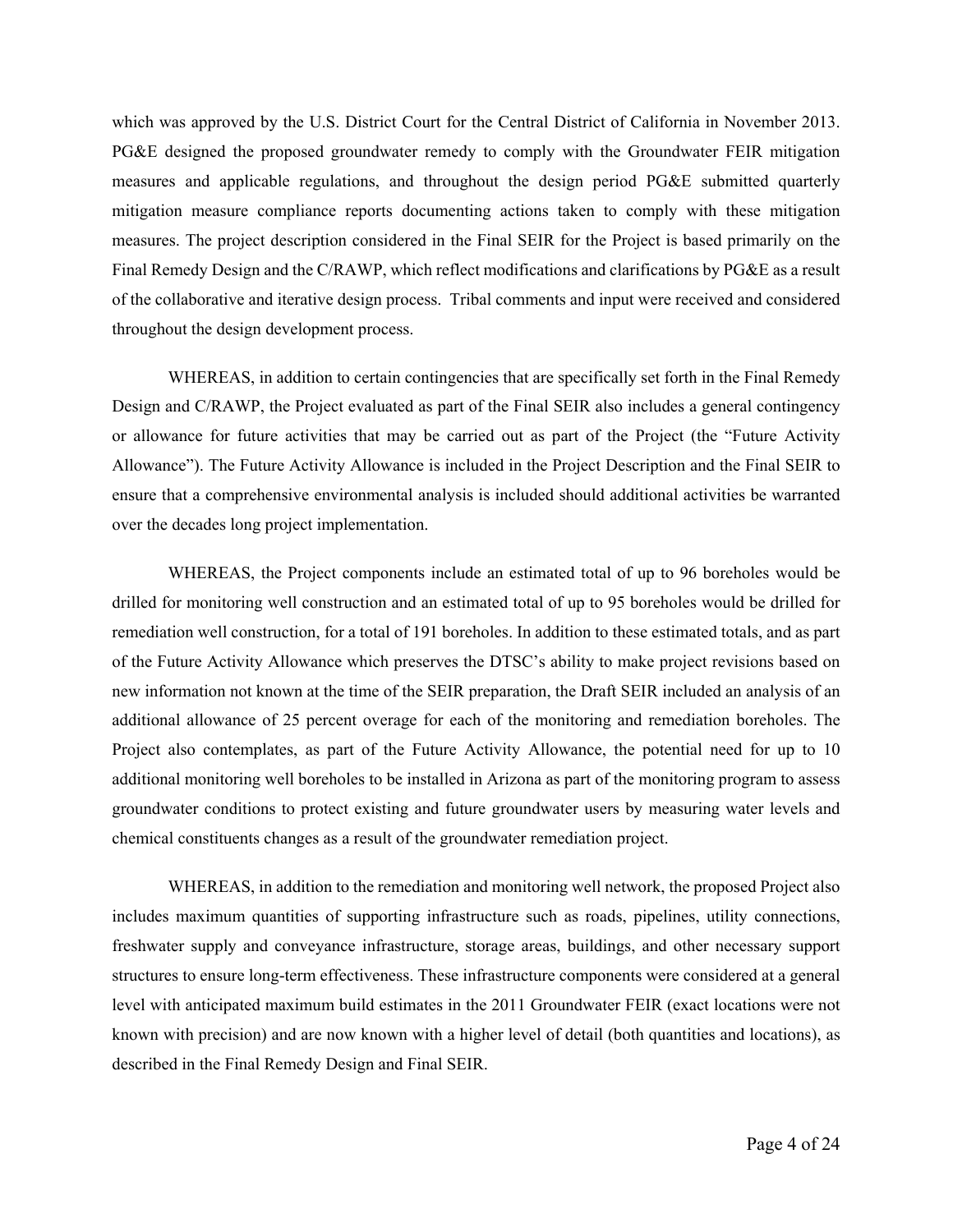WHEREAS, Section IX(2) of the Corrective Action Consent Agreement signed by PG&E and DTSC in 1996 provides that PG&E "shall use its best efforts to obtain access agreements necessary to complete work required by this Consent Agreement from the present owners of such property [beyond the Facility property boundary] within thirty (30) days of approval of any workplan for which access is required." DTSC agrees with PG&E to modify that timeframe as a result of the phased construction approach for the groundwater remedy. DTSC finds it reasonable to defer the requirement to obtain access agreements to "at least sixty (60) days prior to the project initiation meetings for Phase 1 and Phase 2 of construction, for access to properties encompassed within the scope of the respective phase of construction, as these terms are described in the Construction/Remedial Action Work Plan (CRAWP)." See CRAWP Section 4.2.1 at 4-5 (project initiation meeting), Section 3.3.1.3 at 3-55 (Phase 1 and Phase 2). In the event that an agreement for access is not obtained at least sixty (60) days prior to the project initiation meetings for Phase 1 and Phase 2 of construction, respectively, or within thirty (30) days of the date that the need for access becomes known to PG&E, PG&E shall notify DTSC in writing within fourteen (14) days thereafter regarding both the efforts undertaken to obtain access and its failure to obtain such agreements. Aside from this change, all other provisions of Section  $IX(2)$  remain in effect without modification. WHEREAS, the BLM as the federal lead agency has prepared a draft *Cultural and Historic Properties Treatment Plan for Groundwater Remediation, Topock Compressor Station Remediation Project, San Bernardino County, California and Mohave County, Arizona* (Treatment Plan; Hanes and Price *in progress,* draft circulated March 26, 2018) in compliance with federal requirements and in accordance with Mitigation Measure CUL-1b/c-3 of the Final Groundwater EIR (DTSC 2011) and the *Programmatic Agreement Among the Bureau of Land Management, Arizona State Historic Preservation Officer, California State Historic Preservation Officer and the Advisory Council on Historic Preservation for the Topock Remediation Project in San Bernardino County, California, and Mohave County, Arizona* (PA; BLM 2017). After review by Interested Tribes and the Section 106 consultation process as led by the BLM is complete, the final Treatment Plan will be implemented in accordance with Mitigation Measure CUL-1a-19 of the Final SEIR. The measures identified in the draft Treatment Plan are imposed as conditions of the Project, herein. However, when the final Treatment Plan is approved by the BLM, in consultation with Interested Tribes, new or revised measures identified in that final Treatment Plan would also apply and/or supplement those identified herein, to the Topock Compressor Station Final Groundwater Remediation Project.

 WHEREAS, DTSC prepared, in consultation with Environmental Science Associates (ESA), a SEIR for the Project in full compliance with CEQA.

WHEREAS, DTSC has, on this date, first adopted a resolution certifying the Final SEIR for the Topock Compressor Station Final Groundwater Remediation Project as adequate under CEQA.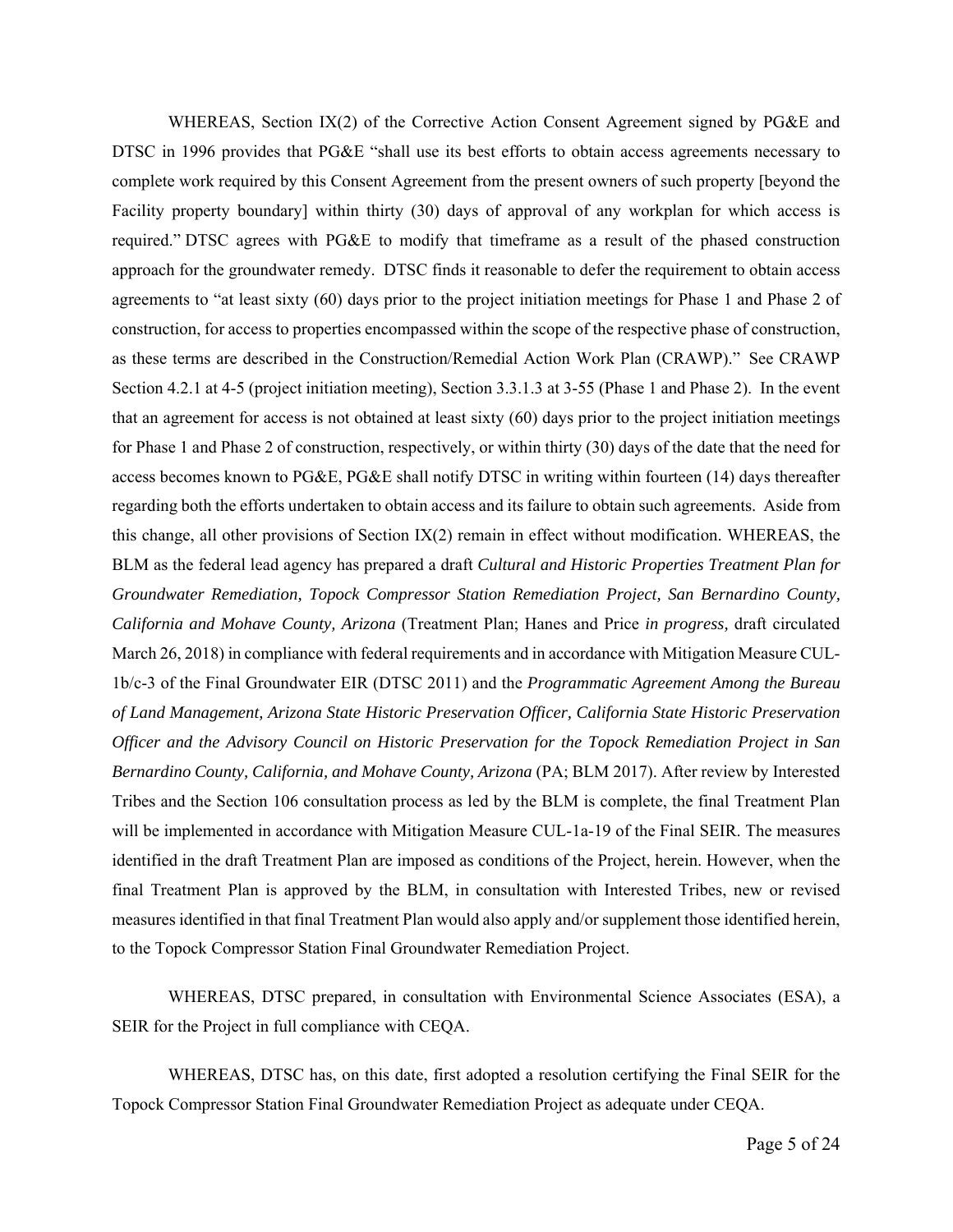WHEREAS, DTSC finds the Final SEIR complies with the terms and the spirit of the Settlement Agreements entered into between the Fort Mojave Indian Tribe and DTSC, executed by the parties in January 2006 to settle the matter of *Fort Mojave Indian Tribe v. DTSC* (Sacramento Superior Court Case No. 05CS00437), and in 2013 to settle the matter of *Fort Mojave Indian Tribe v. DTSC* (Sacramento Superior Court Case No. 34-2011-80000802).

**NOW, THEREFORE, BE IT RESOLVED and ADOPTED** by the Branch Chief and through the authority delegated by the Branch Chief and the Director of DTSC, Barbara A. Lee, and on behalf of DTSC that:

- 1. DTSC approves the Topock Compressor Station Final Groundwater Remediation Project, including the Final Remedy Design, which includes the *Operation and Maintenance Manual Final (100%) Design Submittal* (O&M Manual), C/RAWP, and the Supplemental and Errata Information for the Final (100%) Groundwater Remedy.
- 2. The approval of the Project is subject to the following conditions of approval:
	- (i) PG&E shall ensure that the Standard Operating Procedures (SOPs) and Best Management Practices (BMPs) outlined in the Final Remedy Design, the O&M Manual and the C/RAWP are adhered to as a condition of approval for the Project, with oversight and enforcement by DTSC. PG&E shall maintain and keep current all SOPs and Health and Safety Plan for the duration of the project. In addition to having these on site, PG&E shall make these available on the Topock project SharePoint, or equivalent, for agency and stakeholder review.
	- (ii) As commented by the Mojave Desert Air Quality Management District (MDAQMD) on the Draft SEIR, PG&E shall coordinate with MDAQMD and the DOI in compliance with the substantive requirements associated with the construction and operation of the groundwater remedy in accordance with the provisions of the CERCLA permit exemption. The DOI is the overseeing agency for the use of CERCLA permit exemption on this cleanup project.
	- (iii) PG&E shall prepare and implement a Final Habitat Restoration Plan following decommissioning of the Project. The final habitat restoration plan will address restoration of areas that were impacted during construction, operation and maintenance, and decommissioning of the Project, specifying salvage/replanting measures, as well as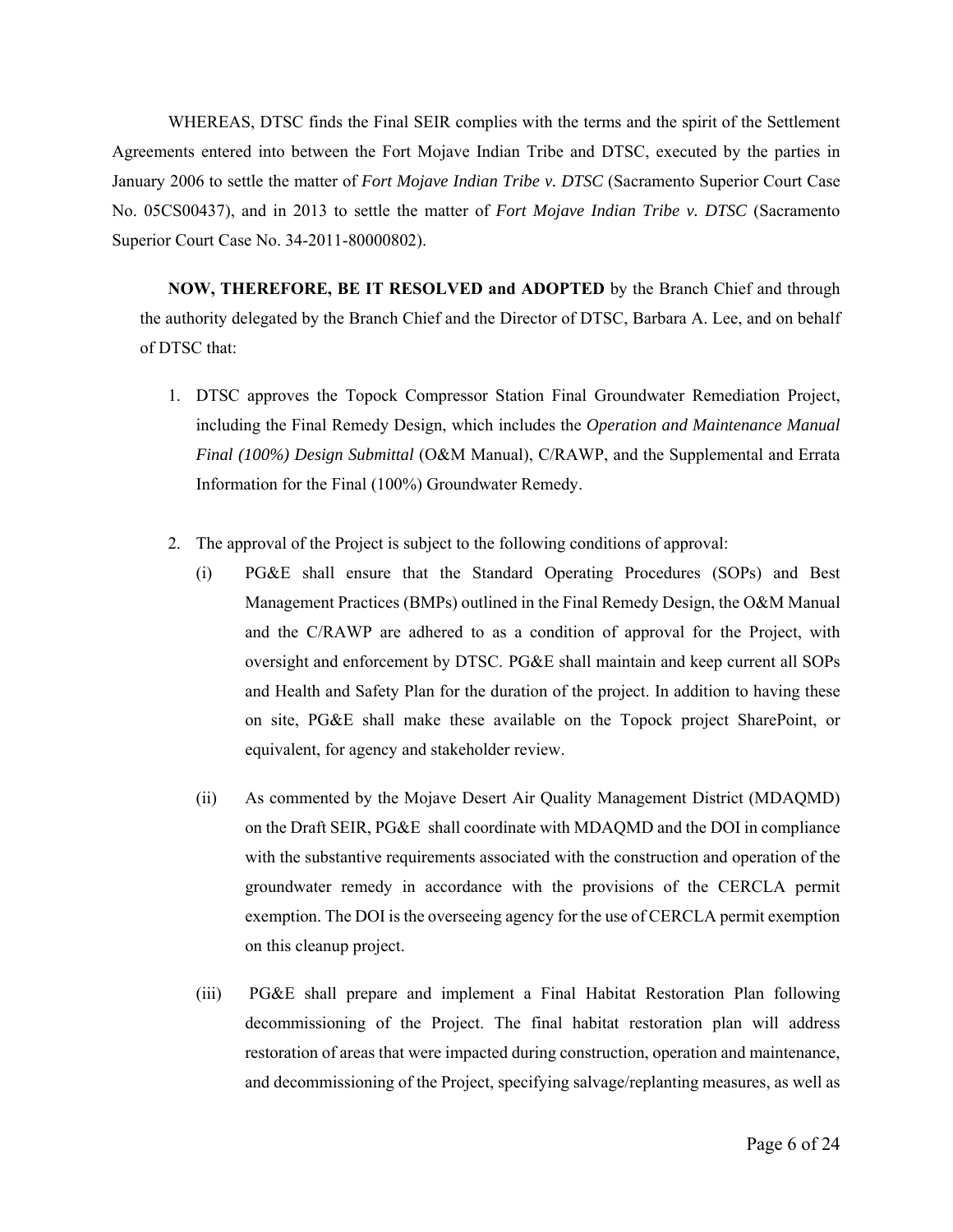success criteria, monitoring, and adaptive management requirements for restored areas. Adaptive management actions to ensure successful establishment of native vegetation and desired density of cover of plants will include weed control, irrigation modification, herbivory protection, and additional plantings. The plan shall be submitted to DTSC, California Department of Fish and Wildlife (CDFW), BLM, BOR, USFWS, and DOI for review and DTSC approval.

- (iv) PG&E shall submit a final decommissioning plan which includes a Bird Impact Avoidance and Minimization Plan within 120 days of certification of remedy completion by the DOI and/or DTSC (hereafter referred to as "the Agencies"). PG&E shall remove all underground utilities and infrastructure to the extent practicable (e.g. removal of infrastructures will create significant damage or undesired adverse impacts to the landscape) at the time of remedy decommissioning, but will work with landowners on decommissioning preferences.
- (v) PG&E and DTSC shall track all activities conducted under the Future Activity Allowance to ensure that development of individual components is within the scope of the SEIR. PG&E shall submit a status report regarding use and implementation of Future Activity Allowance facilities throughout the construction and long-term operation of the Project as part of the quarterly mitigation monitoring compliance reporting. The status report must indicate how much of the Future Activity Allowance (of the maximum 25 percent of all Project infrastructure and 10 additional wells in Arizona) has been used by the particular activity, and how much is remaining.
- (vi) Any activities conducted under the Future Activity Allowance shall, at a minimum, adhere to the "Communication Protocol for Future Activity Allowance" flowchart, included as Exhibit 3 to this Resolution, for all communication to Interested Tribes related to implementation of the Final Groundwater Remedy Project.
- (vii) PG&E shall adhere to all communication protocol with Tribes as specified in Programmatic Agreement (PA), *Cultural and Historical Properties Management Plan* (CHPMP), Cultural Impact Mitigation Program (CIMP), and Mitigation Monitoring and Reporting Programs (MMRP) requirements including any additional protocol to be developed and adopted as part of this project.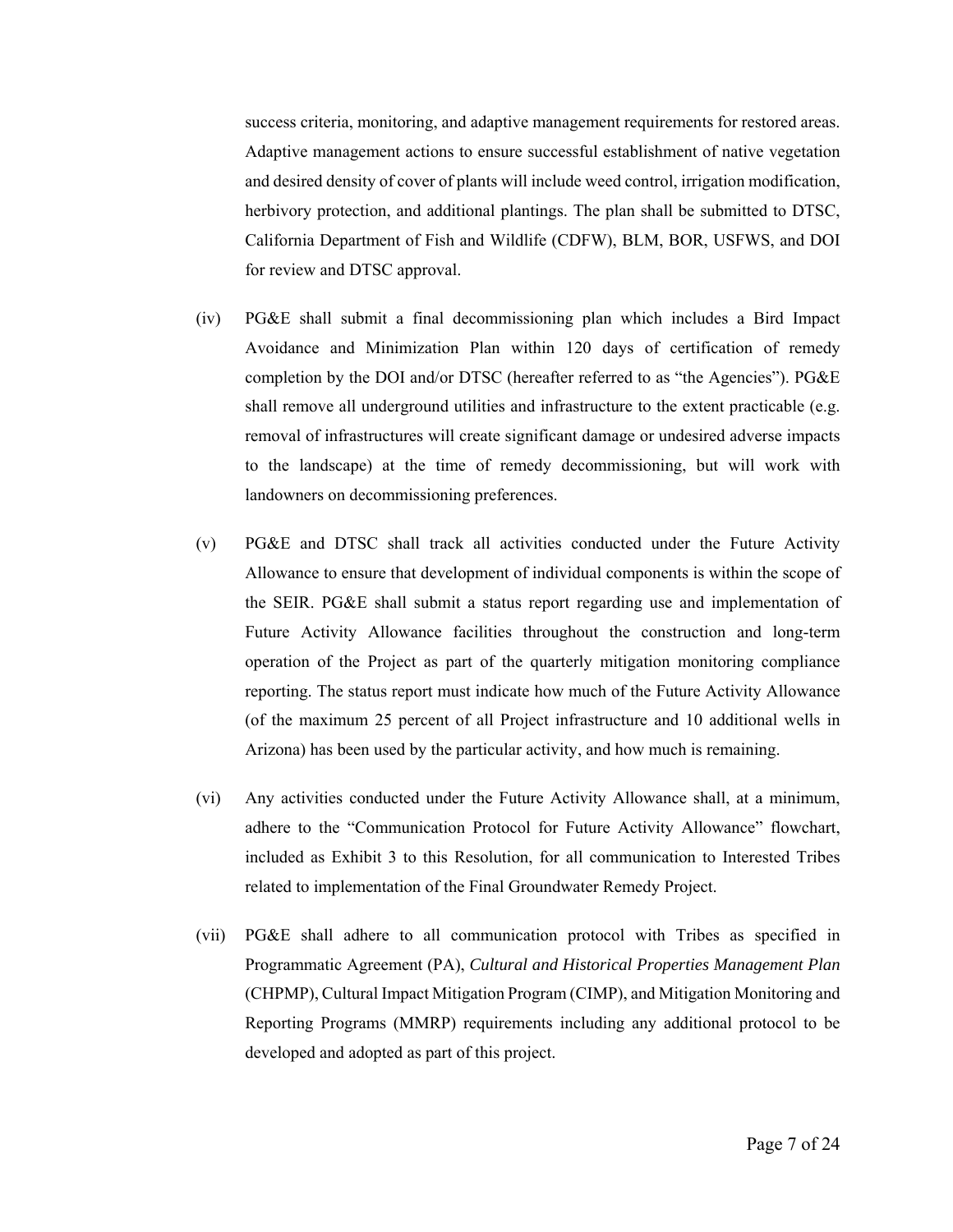- (viii) Per Mitigation Measure CUL-5, and for purposes of further reducing the cumulatively significant impact to the Topock Traditional Cultural Property (TCP), PG&E shall provide a one time payment for use by the following Tribes: Chemehuevi Indian Tribe, Cocopah Indian Tribe, Colorado River Indian Tribes, Fort Mojave Indian Tribe, and Hualapai Indian Tribe (see specific details in Mitigation Measure CUL-5). PG&E shall provide one-time funding in the total amount of \$1,461,500, to be equally distributed amongst the aforementioned Tribes. Funding shall be made by PG&E within 30 days of notification by DTSC that the funding management organization has been established. PG&E shall provide documentation to DTSC that the required funding contribution has been made. It is anticipated that an additional administrative processing fee may be required as part of this condition of approval, and that this will be dependant on the ultimate funding management mechanism that is selected by DTSC.
- (ix) PG&E shall carry out treatment measures as identified in the draft Treatment Plan (March 26, 2018 version) to reduce significant impacts to historical resources:
	- PG&E and its archaeological contractor will add the Tribes' cultural perspectives to site documentation through the use of a site form Continuation Sheet or other means. Section 13 of Form 523A (Primary Form) will reference the Continuation Form if available (BLM request). PG&E will also review and update all site forms not updated in the past ten years and add Tribal perspective continuation sheets. Updates will be conducted in conjunction with annual monitoring or other monitoring events.
	- In consultation with the Tribes, revisions to the Annual Monitoring and Site Condition Assessments strategy will be assessed, such as reviewing access routes to particular sites to reduce possible site disturbance and perhaps the removal of some sites from the monitoring target list based on concerns including worker safety, legal access, and potential harm to sites form monitoring-associated foot traffic.
	- PG&E will protect trail segment CA-SBR-29943 near Maze Locus A and monitoring well MW-15 by implementing specific measures to ensure that the trail is not physically impacted by well monitoring activities. Methods will entail physically preventing sampling hoses from touching the ground surface within 20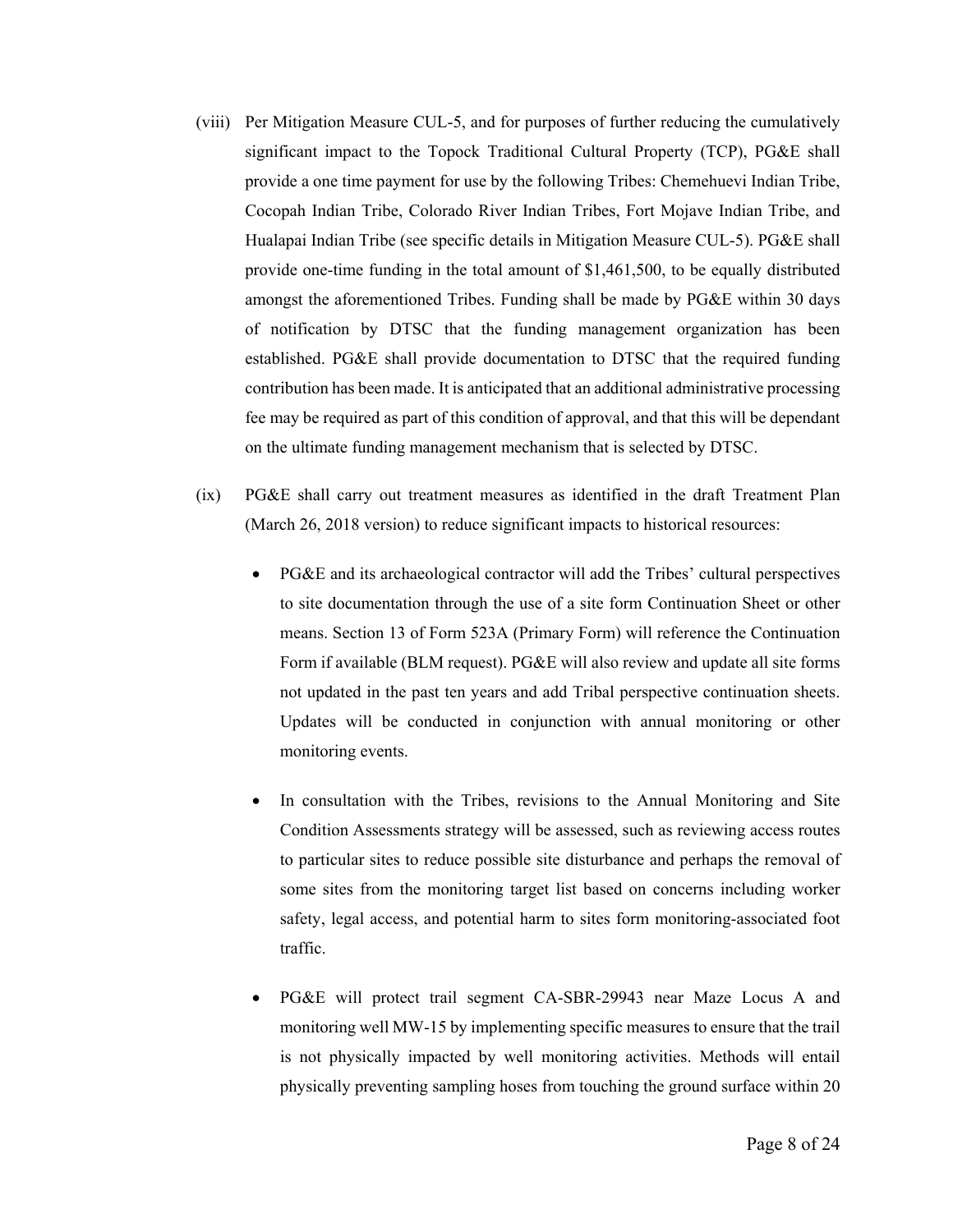feet of either side of the trail (if sawhorses or similar equipment is used, it will be weighed down to ensure proper function such as weighing down the sawhorses or similar equipment with sandbags so they do not tip over). In addition, the BLM suggests erecting a post-and-cable fence on top of the mesa to block unauthorized access to the sensitive area and MW-15 from that direction. PG&E will access the monitoring well by way of an existing defined vehicle path.

- PG&E shall establish an Informational Outreach Trailer at Moabi Regional Park during the construction phase of the Project to explain to visitors the nature of the Project and the cultural sensitivity of the area, as deemed appropriate in coordination with Tribal representatives. PG&E will solicit input on design of a multiple panel, high-quality information kiosk from representatives from federal agencies, Tribes, and other interested parties such as the California Historic Route 66 Association. Information panels will provide relevant information (e.g., Topock Maze and its meaning to Colorado River Indian Tribes) aimed at educating the public and stressing respect for the area's prehistoric and spiritual resources. Signage may include information on local history and natural resources of the Colorado River. Signage and infrastructure will compliment and be compatible with a proposed Route 66 kiosk and other agency requirements. PG&E will be responsible for long-term care and maintenance of the kiosk and replacement of panels as necessary due to extreme climate (i.e., usually every 5 years).
- PG&E will minimize impacts to National Old Trails Highway (NOTH)/Route 66 to the greatest extent practicable through careful placement of liquid conveyance pipeline trenches, drill locations, and limiting access of construction vehicles and equipemt along road segments that retain historical integrty. To accomplish this goal, the following measures will be applied to all segments with integrity that may be affected by the Project:
	- o A Qualified Cultural Resource Consultant shall inspect each location of proposed Project activity once identifiably marked on the ground prior to commencement of construction to ensure avoidance of road segments and associated features to the greatest extent feasible.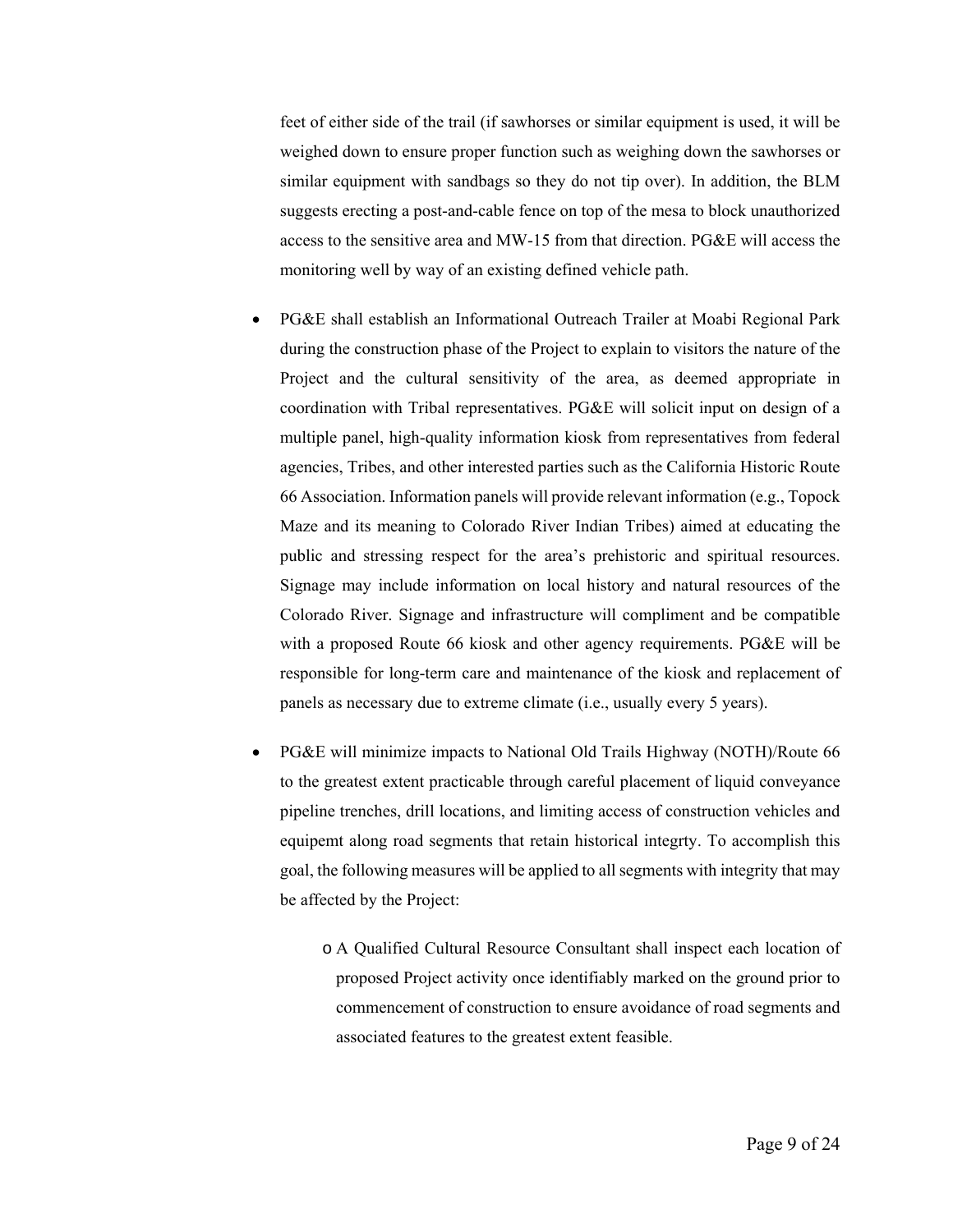- o PG&E shall minimize visual intrusions through methods consistent with Final SEIR Mitigation Measure AES-1, including minimizing impacts to mature plant specimens and use of matte paints in muted, earth-tone colors for aboveground and exterior project elements, that are consistent with the surrounding color palette.
- o To prevent damage to the fabric of the roadways, portions of the roads may be closed to construction use, or other protective measures (e.g. of dirt or gravel covering, metal or wood protective plates) may be placed over the existing road surfaces where they are needed for construction work. The road shall remain covered with protective materials until all construction activities are completed, including IM-3 decommissioning.
- o A Qualified Cultural Resource Consultant will monitor grading, trenching, installation of extraction or injection wells, pipelines, access roads and other transportation facilities, or other ground disturbing activities during construction. The purpose of the monitoring will be to ensure that construction does not inadvertently damage the integrity of NOTH/Route 66 roadway segments and associated features beyond what is anticipated. The Qualified Cultural Resource Consultant will work as part of the construction crew, will participate in all daily construction meetings, and will advise the project manager and construction site superintendent regarding impact avoidance and other historic resource issues. The Qualified Cultural Resource Consultant will have the authority to halt construction if unanticipated disturbances to significant road segments are observed.
- o Upon completion of the groundwater remediation process, the historical setting will be restored to the extent practicable.
- o All planned or inadvertent disturbances to erosion control structures or other road-related features of historical significance shall be restored following completion of the work to the extent practicable.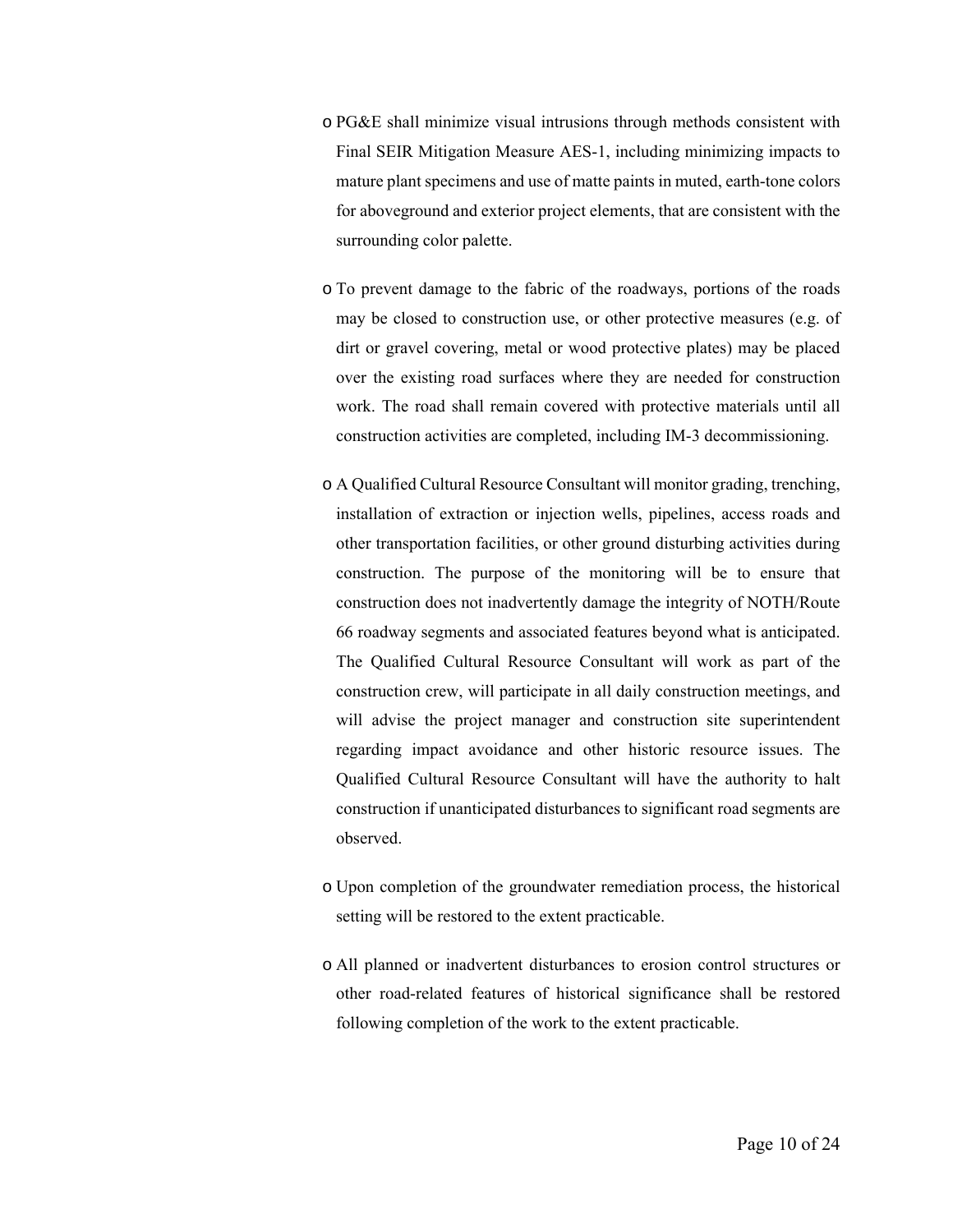- o Establish selected photo points (with GPS coordinates) along those portions of the road segments that will be impacted to aid in restoration following the remedy.
- o Temporary barrier fences will be by installed around work locations to aid in avoidance of inadvertent disturbance of the road features away from the immediate location of planned construction activity. Metal fence posts and orange mesh all-weather fabric will be used for temporary fencing, unless other appropriate materials are identified as preferable, and will be regularly inspected and maintained. Permanent post and double-cable fencing may be required in sustained traffic areas. The Qualified Cultural Resource Consultant will clearly delineate the sensitive areas to be avoided by construction and supervise fence installation. Project personnel will be notified that Project activity is to not extend beyond the established barriers.
- o As specified above, during the construction phase of the Project PG&E shall establish the Informational Outreach Trailer at Moabi Regional Park. This temporary visitor center in a modular building will explain to visitors the nature of the Project and the cultural sensitivity of the area, as deemed appropriate in coordination with Tribal representatives.
- PG&E will minimize impacts to individual segments of NOTH/Route 66 that will be affected by the Project through the application of the following segmentspecific measures:
	- o Segment A: PG&E will perform a detailed condition assessment and develop a plan that will guide careful restoration of the existing circa-1935 Route 66 Welcome sign near the western terminus of Segment A, including such components as the terra cotta tiles on top of the sign. Restoration of the sign shall be consistent with the Secretary of the Interior's Standards for the Treatment of Historic Properties and Guidelines for Restoration. As lead agency, the BLM will seek plan approval from the Havasu National Wildlife Refuge, the land managing agency. Prior to construction to proivde guidance for any needed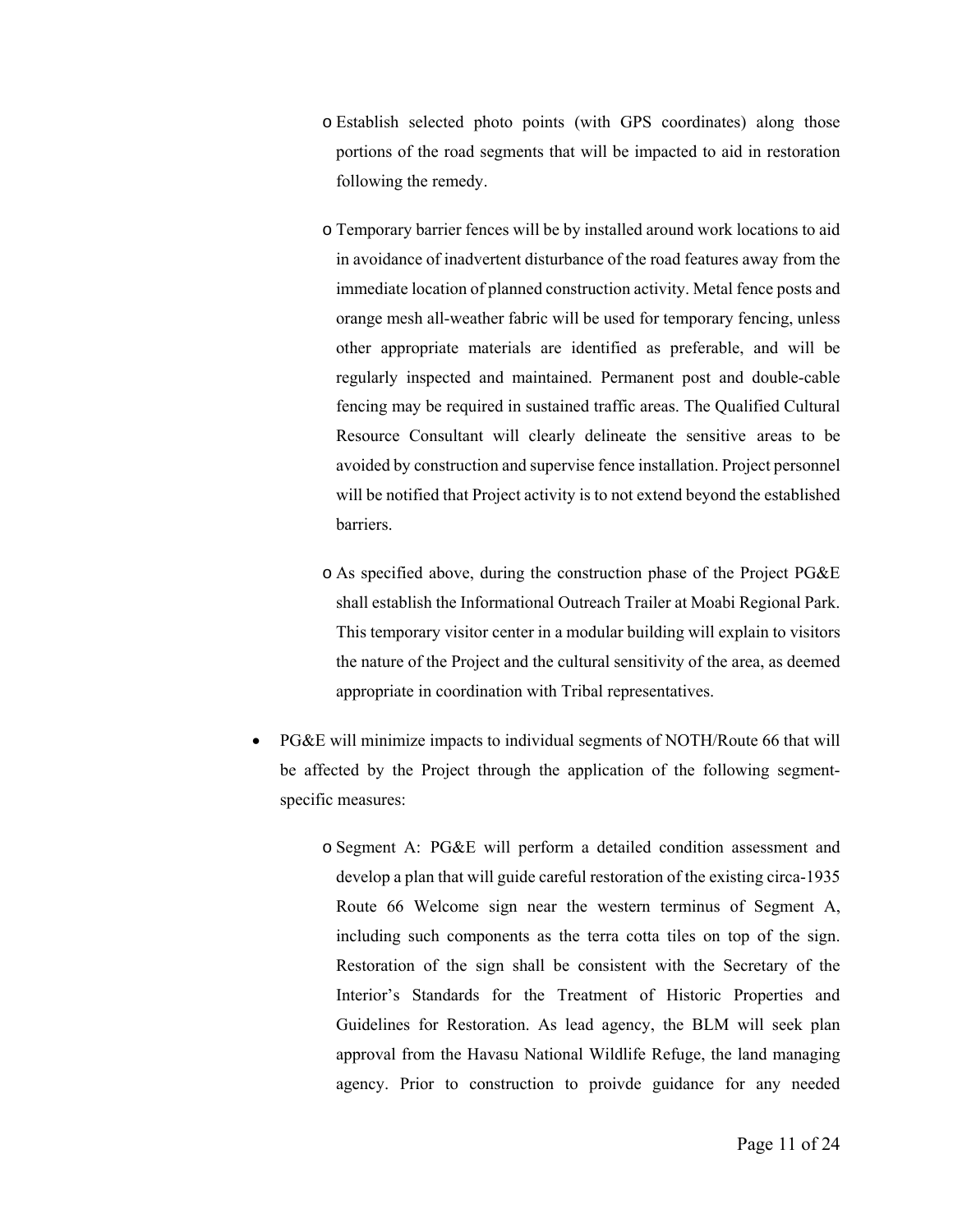restoration, PG&E also will complete a HAER Level II documentation following National Park Service (NPS) Standards of the affected portions of the Segment A roadbed and associated character-defining features, such as the guardrail.

o Segment J: To remedy the adverse effect on the Segment J roadway resulting from trenching to bury the liquid conveyance pipelines and conduits along the north shoulder of Route 66, the disturbed surface area will be compacted and restored after placement of the pipe using materials that blend with the adjoining areas to the extent feasible. In addition, well sites shall be similarly restored when the wells are removed at the conclusion of remediation efforts. To protect remaining undisturbed roadway surfaces, use of this segment by construction vehicles and equipment shall be limited to the extent feasible.

Prior to construction to provide guidance for any needed restoration, PG&E will complete HAER Level II documentation following NPS Standards for the affected potions of the Segment J roadbed noted above and the following associated character defining features. Two small historic-era refuse scatters (Features 37 and 38), one cement highway marker (Feature 20), a wooden culvert (Feature 35), and a rock gutter (Feature 33) associated with Segment J also may be adversely affected by the Project. The rock gutter is a long linear feature made of flat stone slabs set in cement; it lines the roadway edge on some slopes to control erosion by channeling runoff away from the road. These features will be avoided and protected to the greatest extent feasible, but the precise nature and extent of effects cannot be determined until the field inspection is conducted immediately prior to construction. If the pre-construction field inspection determines that these features will be affected, PG&E shall perform additional documentation of the rock and wooden culverts and historic highway marker prior to construction using appropriate recording procedures determined in consultation among the BLM, California State Historic Preservation Officer, and DTSC. Also, prior video recordings of Segment J should be used to produce a DVD of the road segment and its associated features. Additionally, if the highway marker (Feature 20)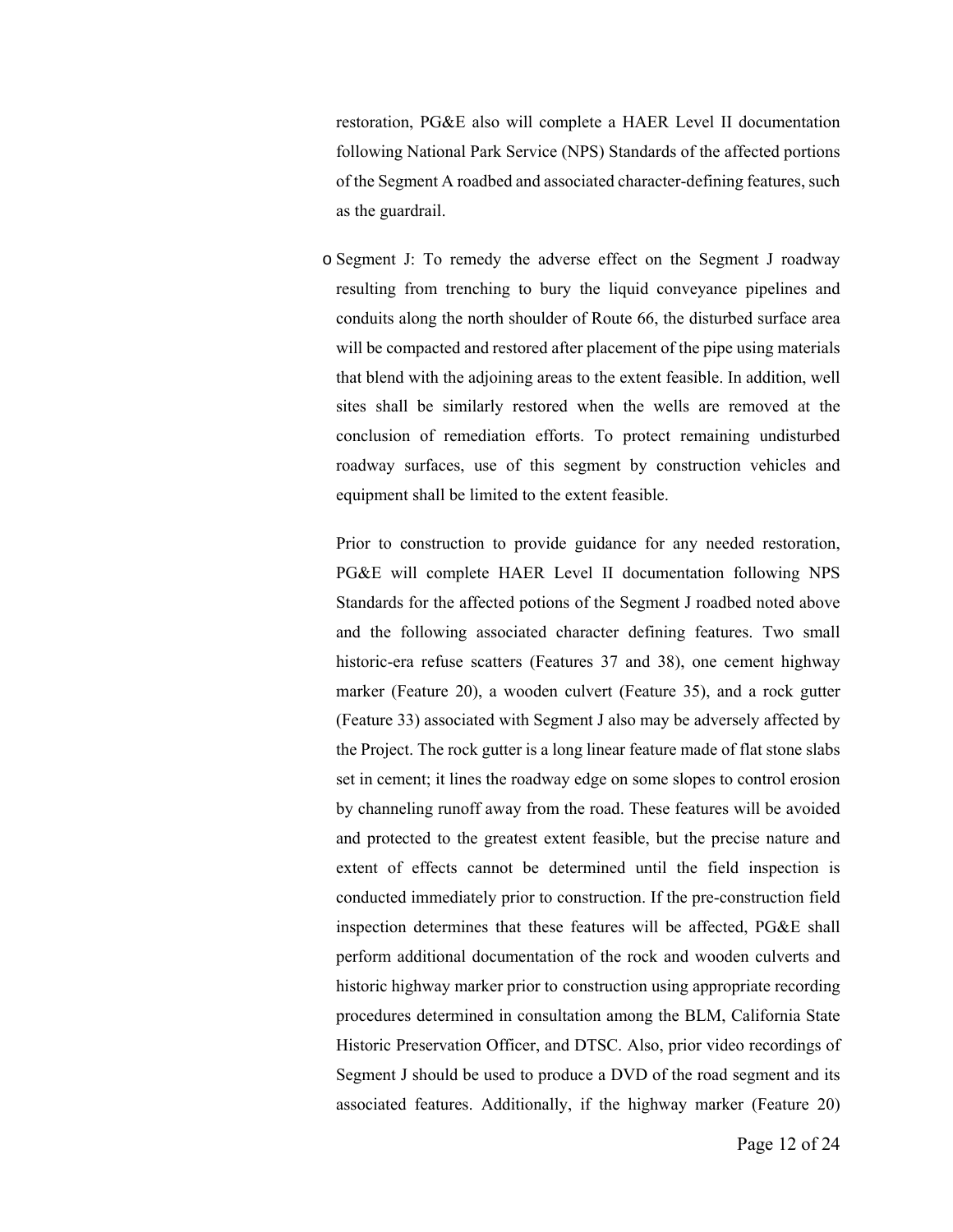cannot be avoided and protected during construction, PG&E shall remove the object prior to disturbance and determine its disposition in consultation with the BLM and DTSC. Options for disposition may include replacement at its original location following Project completion, placement in an alternative location to be determined, or use as part of an interpretative display. The refuse scatters (Features 37 and 38) represent discrete roadside dumping episodes. Each feature was recorded thoroughly during the previous field surveys; nonetheless, each will be revisited prior to construction to collect any additional information not captured during the prior documentation and ensure that the archaeological data potential of these features has been thoroughly captured.

- o Segment L: To remedy the adverse effect on the short stretch of Segment L where the liquid conveyance pipeline and conduits will be buried and two wells (MW-1 and IRL-2) will be installed, disturbed areas will be restored and compacted using materials that blend with the adjoining roadway material to the extent feasible. Prior to commencement of construction activities, photo documentation will be conducted to both capture the character-defining features of the roadway and provide guidance for restoration. To protect remaining undisturbed roadway surfaces, use of this segment by construction vehicles and equipment shall be limited to the extent feasible. Prior to construction to provide guidance for any needed restoration, PG&E will complete HAER Level II documentation following NPS Standards for the affected potions of the Segment L roadbed and the associated character defining features.
- o Segment X: PG&E anticipates installing approximately 35 wells along a 2,000-foot-long section of the eastern portion of Segment X and the underlying railway bed (CA-SBR-6693H). In addition, a liquid conveyance pipeline and conduits will be buried along the east shoulder of Route 66 and the railway bed. To remedy adverse effects on these features, PG&E shall document any newly exposed road/railway historic materials identified during monitoring. Additionally, the trench along the east shoulder of Route 66 and railway bed will be compacted. For two buried pipeline trenches intersecting the roadway, Route 66 will be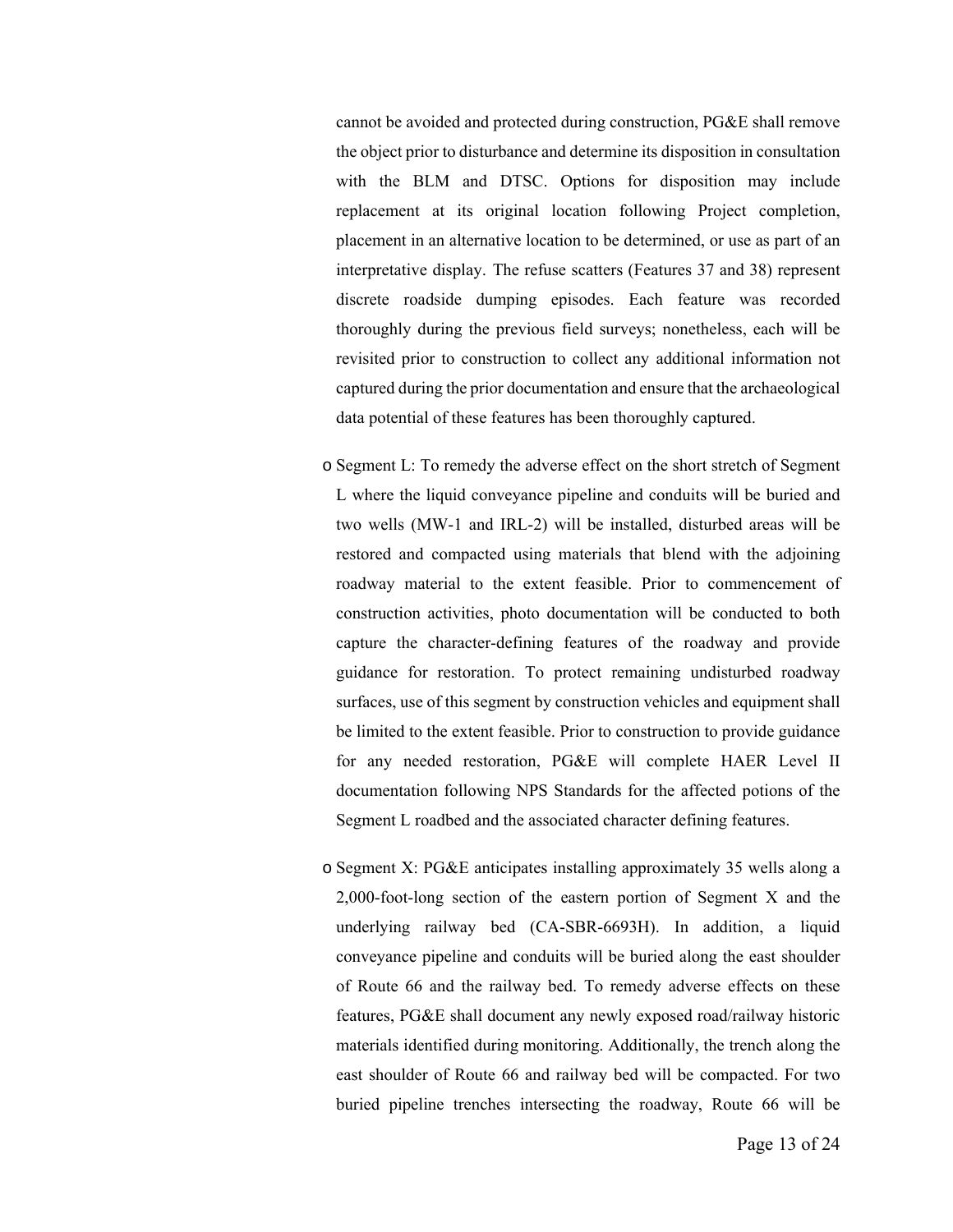repaved to County standards. For the proposed well locations along the east side of the roadway at the road surface level, the disturbed surface will be restored using local materials to blend with the surrounding landscape to the extent feasible. For the numerous wells within the road/rail substructure itself, Route 66 will be repaved to County standards as will the two pipeline crossings. Off-road access shall be limited to the extent feasible for construction vehicles and equipment along this segment.

o Segment Y: To remedy any project impacts on Segment Y, the pipeline trench along the west shoulder of Route 66 will be compacted and the portion of the pipeline trench under the railroad undercrossing and within Route 66 will be repaved to County standards.

Periodic site monitoring and condition assessments are critically important treatment measure to ensure known archaeological and historical sites within the Project Area and Area of Potential Effect are adequately protected. PG&E shall pursue the following actions in this regard:

- o Continue implementing the periodic monitoring and condition assessments during the remedy construction phase in a manner that considers all historic properties, as directed by §6.6.5 of the CHPMP and Final SEIR Mitigation Measure CUL-1a-3a.
- o Prior to completing the remedy construction phase, evaluate the monitoring program and propose changes that take into account ongoing site access problems, potential impacts to sensitive resources by the monitoring activities themselves, and site locations that pose safety hazards to employees, contractors, and monitors.
- o The revised periodic monitoring strategies shall take into account monitoring at specific sites performed during construction of the final remedy. The results of construction monitoring shall be included in the next periodic monitoring event to avoid duplication in site visits and unnecessary site impacts.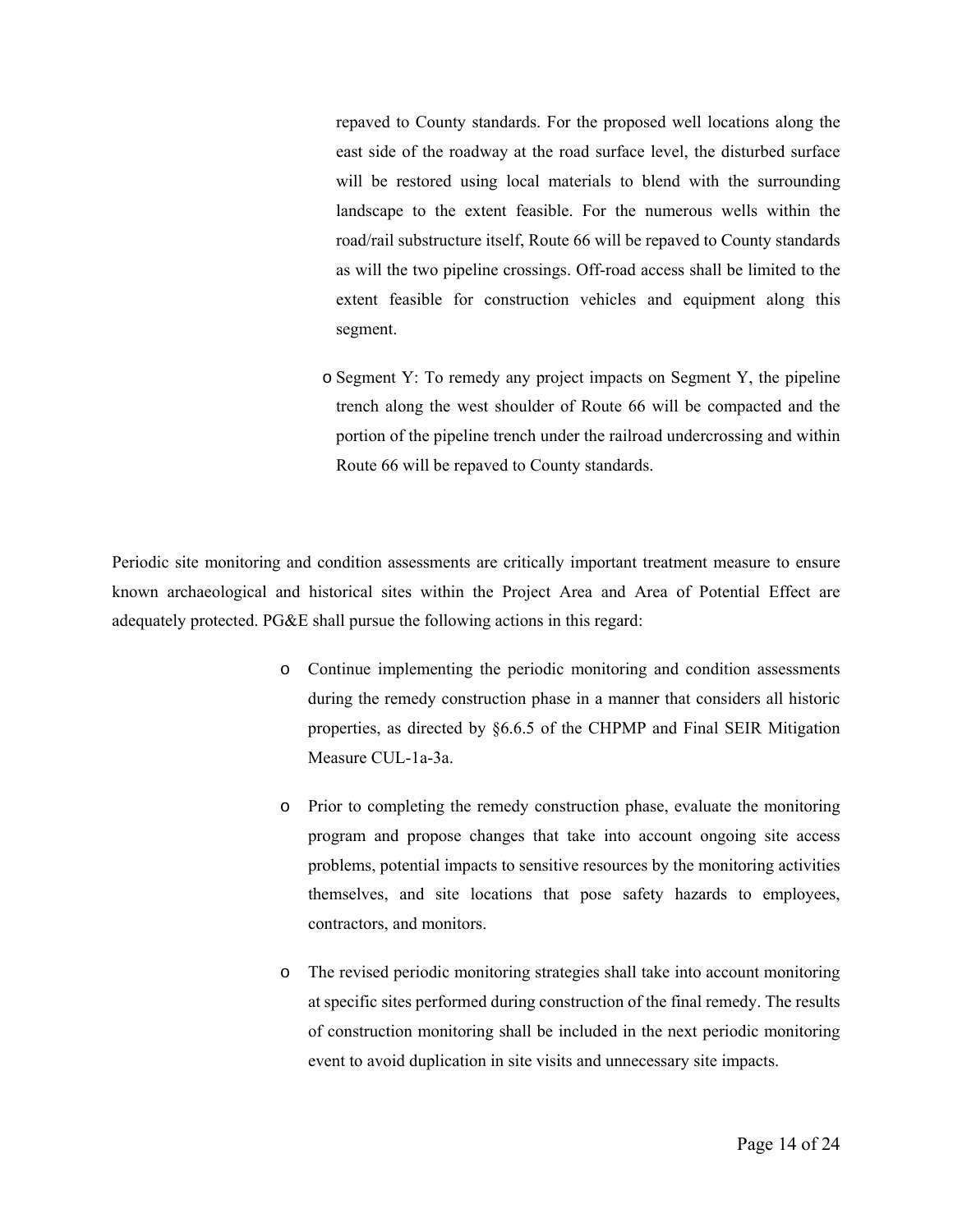- o Continue monitoring those sites potentially vulnerable to future effects associated with the Project on a periodic schedule determined in consultation with BLM and interested parties; the CHPMP anticipates that the frequency of periodic monitoring will decline over time.
- o For continued site visits, the Site Condition Assessment Record (SCAR) forms shall be maintained to identify existing conditions and any trends in impacting activities that may be occurring.
- o After each periodic monitoring event, PG&E and other interested parties will assess the effectiveness of the program and consider possible adjustments.
- Procedures for monitoring ground-disturbing construction activities are provided in the CHPMP §6.6.4, the SEIR MM CUL-1b/c-4a, and CIMP §2.10, §2.12 and §2.13. Protocols applicable to all are provided in Appendix C (Tribal and Archaeological Monitoring Protocol) of the PA. As with periodic site monitoring and condition assessments, construction monitoring is a critically important treatment measure to ensure protective measures are implemented effectively and to identify and provide appropriate protection for any previously undiscovered archaeological and historical sites encountered during construction. As stated in the CHPMP §6.6.4, "The purpose of the monitoring will be to ensure that construction does not adversely affect the Topock Maze, the TCP within the APE, Route 66, or any other historic properties within the APE." Through implementation of the above Project guidance, PG&E shall pursue the following actions:
	- o Notify qualified archaeological and Tribal monitors at least two weeks in advance and invite to be on site during grading, trenching, boring, drilling, or other excavation for new injection, extraction, or monitoring wells, new pipelines, new treatment facilities, new access roads, new staging areas other new transportation facilities, or other new Project components (CHPMP §6.6.4; CUL-1b/c-4a; CIMP §2.12).
	- o Ensure Tribal and archaeological monitors comply with all safety requirements (CHPMP §6.6.4).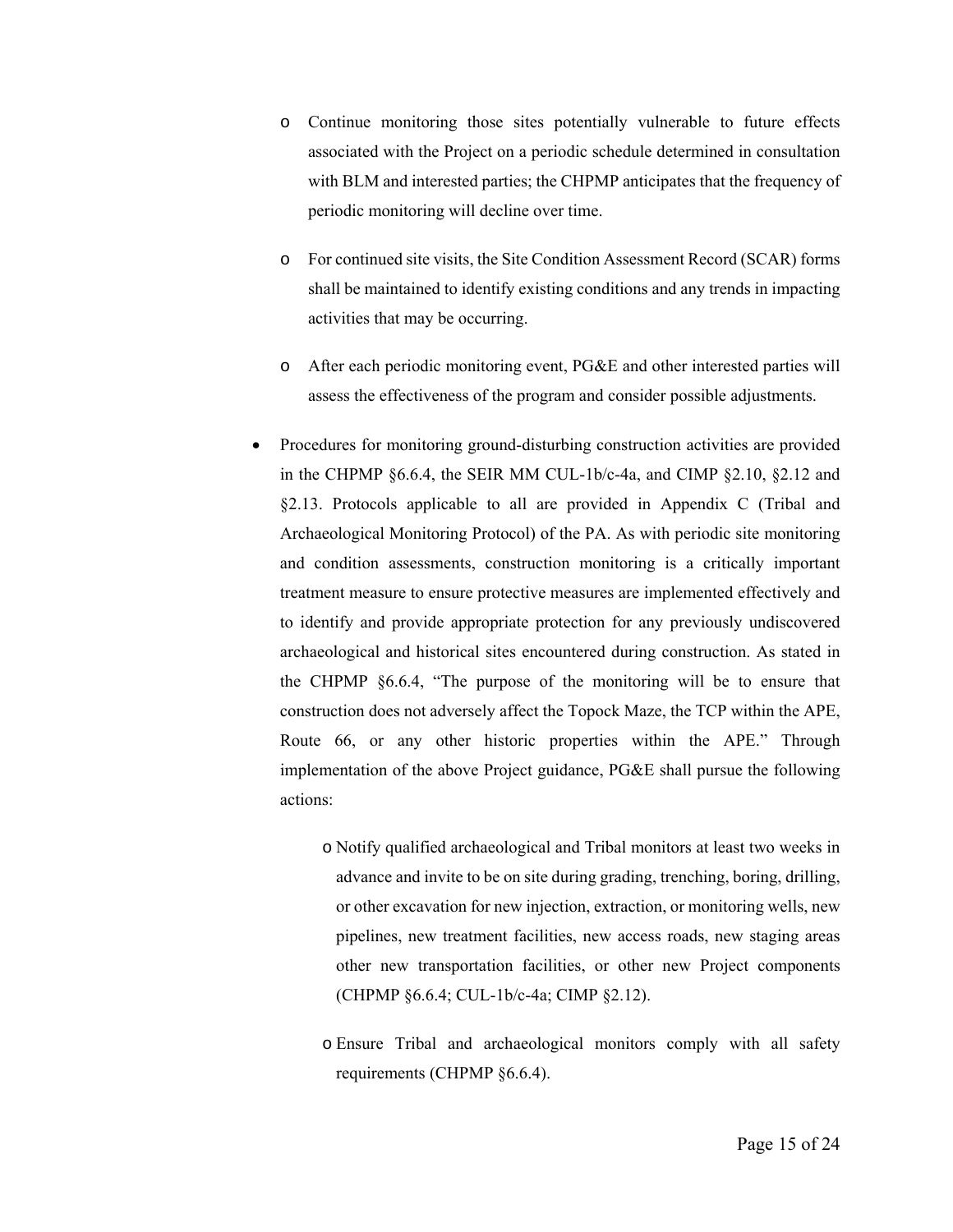- o Ensure monitors are qualified, and perform their duties as specified in Appendix C of the PA.
- o Monitor remediation facilities and staging areas during construction (CIMP §2.16).
- o Ensure monitors work as part of the construction crew, participating in all daily construction meetings and advising the Project Manager and construction site superintendent regarding avoidance of effects and other cultural resource issues.
- o Maintain Daily Monitoring Logs detailing results of the monitoring effort and:
	- Keep Daily Monitoring Logs on file with PG&E's archaeologist and the PG&E Topock Site Manager.
	- Forward copies of the Daily Monitoring Logs to the BLM and, upon request, to any of the concerned Tribes (CHPMP §6.6.4).
- o During construction PG&E shall document monitoring activities in monthly reports (CUL-1b/c-4a).
- o Tribal monitors shall prepare and submit Daily Monitoring Logs (CIMP §2.12).
- o Ensure monitors record date- and time-stamped digital photos of cultural sites to document site conditions at the time of surface disturbance (CHPMP §6.6.4).
- o After each monitoring event, assess the effectiveness of the construction monitoring program and consider possible adjustments.
- o If monitoring reveals previously unknown remains during grading, trenching, or other construction work, cease activities in the vicinity of the discovery until the archaeological and/or Tribal monitor has evaluated the discovery and a course of action is decided upon in accordance with the Discovery Plan (CHPMP §6.6.4; CHPMP, Appendix C; CIMP§2.15).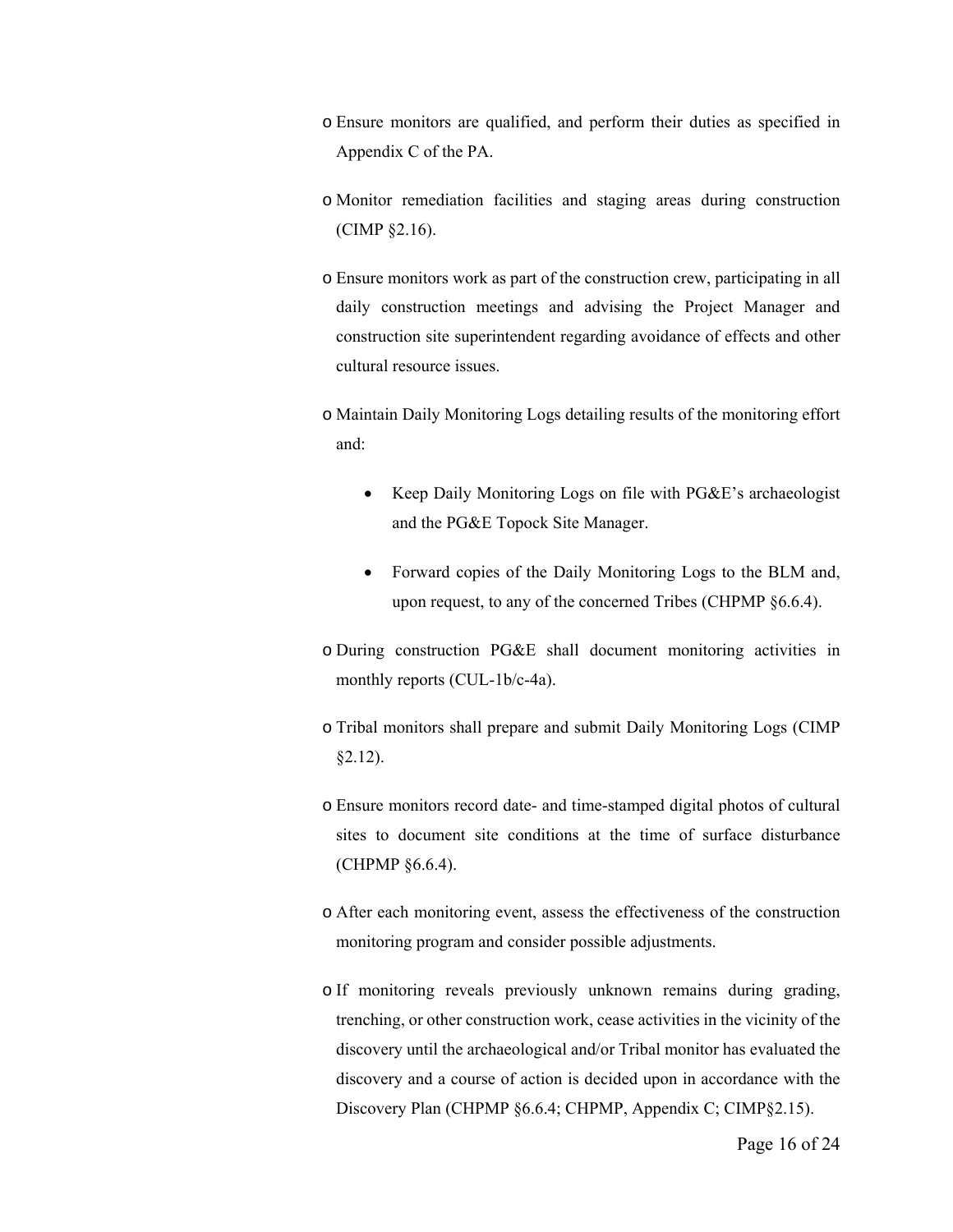o Ensure the following treatment actions proposed for the TCP are implemented prior to the initiation of on-the-ground disturbance activities:

- Temporary barriers are placed around sensitive locations near proposed actions (CIMP § 2.15).
- Tribal access for cultural activity purposes is provided to the extent feasible during construction (CIMP §2.11).
- Cultural sensitivity training is provided to workers (PA, Appendix C; CUL-1a-13a).
- Plant transplantation/monitoring is implemented according to protocols (CUL-1a-5; CIMP, Appendix A).
- Clean soil cuttings are repatriated according to protocols (CUL-1a-17).
- The public education initiative is implemented, including brochure (CUL-1a-3c).
- o In regard to treatment actions proposed for NOTH/Route 66, ensure monitors conduct a pre-construction field verification to examine proximity of flagged activity areas to resources.
- o Ensure appropriate paints are used to minimize visual intrusions and mature plants are placed where feasible for screening (CIMP §2.9).
- o Prior to completing the remedy construction phase:
	- Evaluate implications for the periodic monitoring program and propose changes that take into account ongoing site access problems, potential impacts to sensitive resources by the monitoring activities themselves, and site locations that pose safety hazards to employees, contractors, and monitors.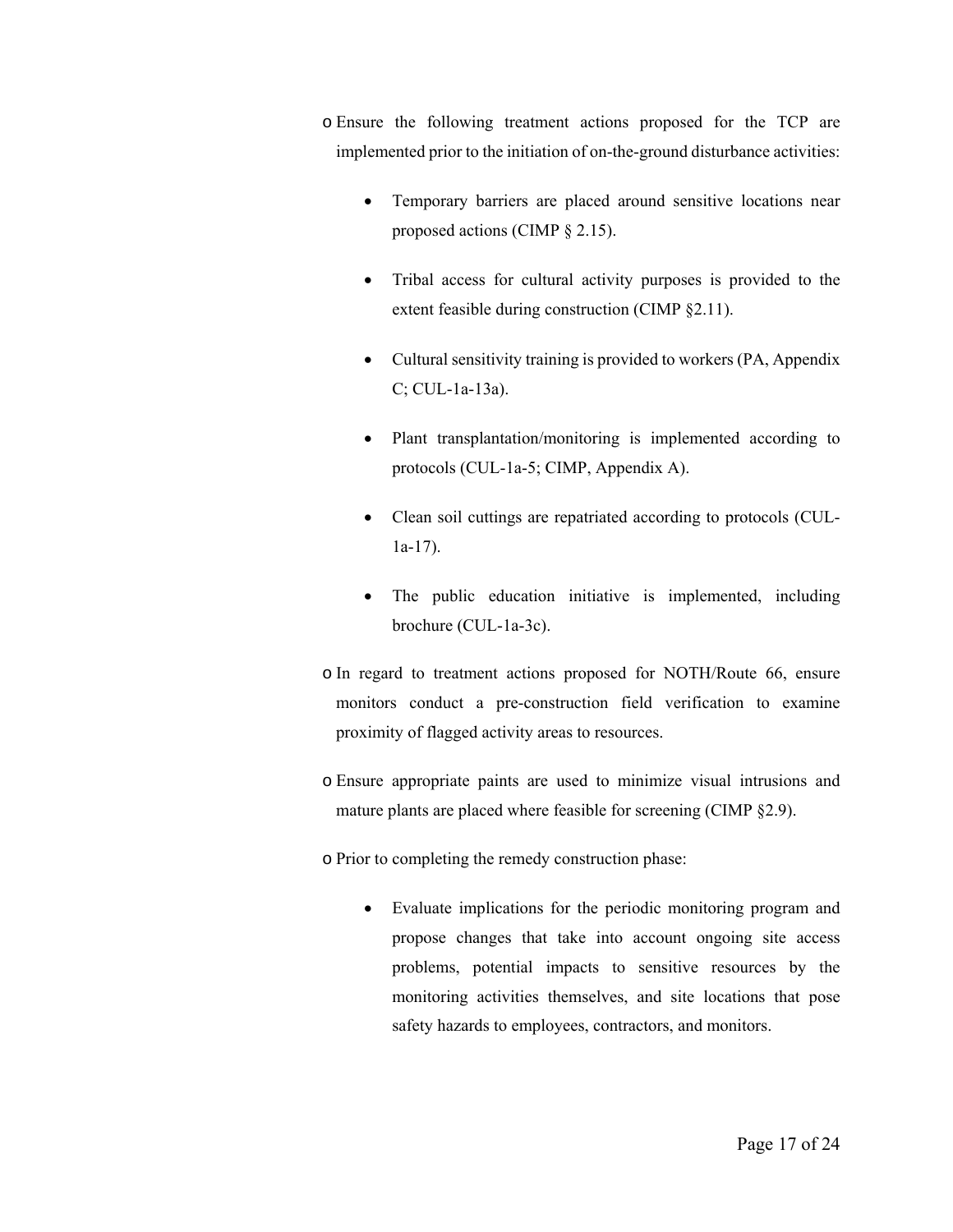- Provide results of construction monitoring in the next periodic monitoring event to avoid duplication in site visits and unnecessary site impacts.
- (x) Riverbank extraction wells, RB-1 through RB-5, shall be installed, tested and ready to be used for extraction to capture hexavalent chromium and/or remedy by-products prior to initiation of carbon injection at the in situ reactive zone (IRZ). However, pipelines associated with the Riverbank extraction wells as specified in the final design can be installed at a later phase.
- (xi) PG&E shall provide validated groundwater monitoring data to the Agencies within 60 days of sample collection. PG&E shall provide advanced notifications to Agencies in accordance with the Consent Decree and the Corrective Action Consent Agreement of any resampling and confirmation sampling events.
- (xii) PG&E shall revisit and calibrate the groundwater flow and solute transport model in accordance with the latest model Appendix B of the design (currently as part of the updated and revised groundwater modeling report of February 2016 and its January 2017 addendum) unless otherwise directed by DTSC. The groundwater model shall be updated with data collected within the previous year to determine if there are deviations from the conceptual site model, fate and transport of chromium, remedy by-products or groundwater quality changes because of the operation of remedy including freshwater extraction in Arizona.
- (xiii) PG&E shall install two monitoring wells in the Arizona peninsula, monitoring well MW-X shall be installed at location as shown in the November 2015 final design. However, monitoring well MW-Y shall be at the Y alternate location as shown in Volume 2, Final SEIR Figure 3-3d.
- (xiv) PG&E shall obtain access agreements to properties encompoassed within any proposed construction at least sixty (60) days prior to the project initiation meetings for access to properties encompassed within the scope of the respective phase of construction, as these terms are described in the C/RAWP. In the event that an agreement for access is not obtained at least sixty (60) days prior to the project initiation meetings for Phase 1 and Phase 2 of construction, respectively, or within thirty (30) days of the date that the need for access becomes known to PG&E, PG&E shall notify the DTSC in writing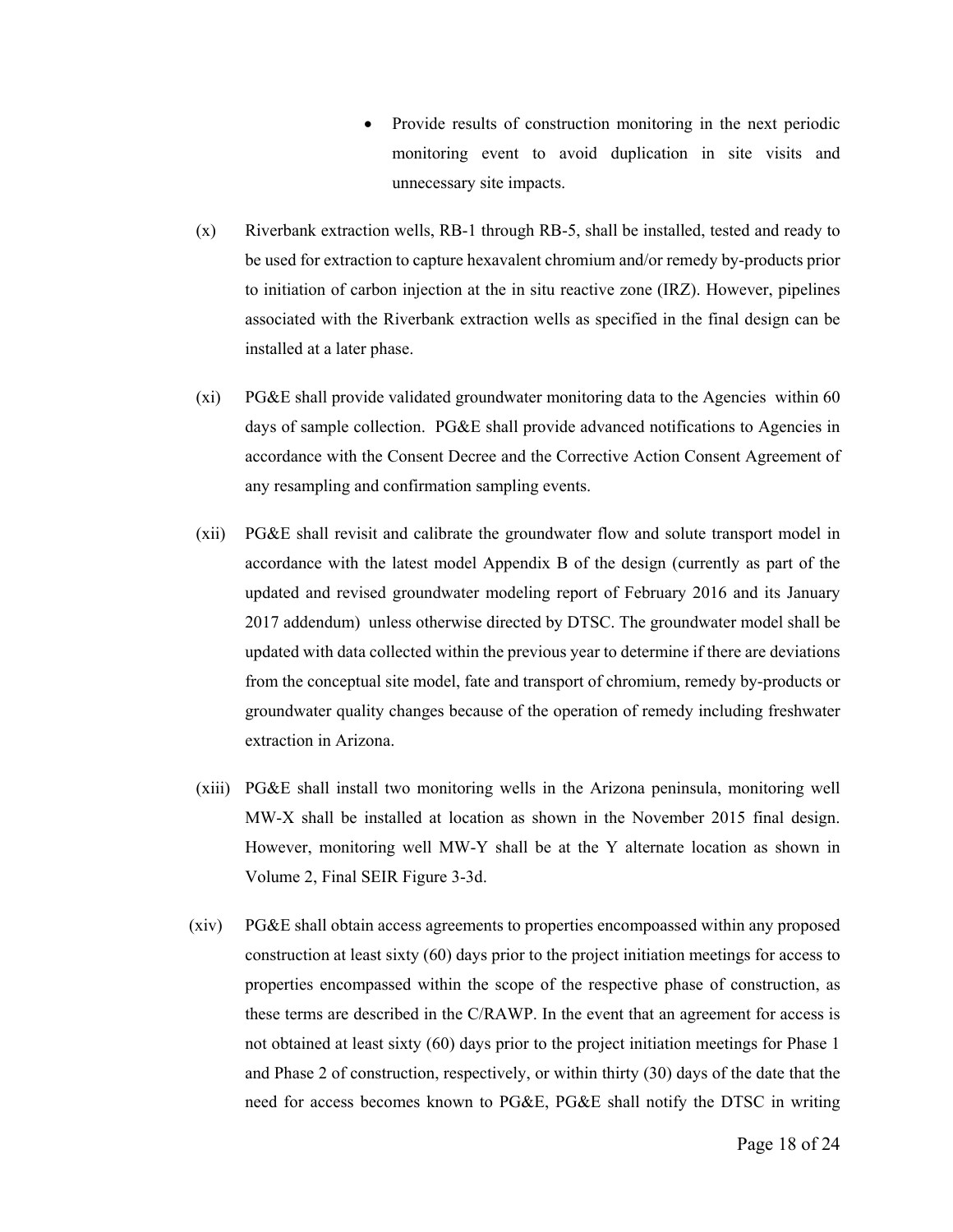within fourteen (14) days thereafter regarding both the efforts undertaken to obtain access and its failure to obtain such agreements.

- (xv) PG&E shall conduct opportunistic sampling when visual staining or unexpected contamination is encountered when installing pipelines and infrastructure pursuant to C/RAWP Table 5.1-1. PG&E shall coordinate with DTSC on the necessity and location of detailed trench logs or photographic logs where construction passes through soil investigation areas identified as Areas of Concern (AOCs) or SWMUs in the Soil RFI Workplan.
- (xvi) Prior to use of either Well HNWR-1A or Site B water for injection, PG&E shall notify Agencies and Interested Tribes if the water temperature at the point of extraction exceeds anticipated normal groundwater temperatures, in particular if extracted water is considered geothermic. This notification can be accomplished by submitting an initial water quality sampling report in advance of injection startup.
- (xvii) PG&E shall minimize degradation of the surface environment when using water for surface dust suppressant. If IM3 water is to be used, the total dissolved solids (TDS) of the water shall be equal to or better than the TDS of water from Well Topock 2/3.
- (xviii) PG&E shall monitor TDS trends downgradient of the remedy injection wells, in particular IRL-1 and IRL-2. If TDS concentrations in the shallow zone of the downgradient monitoring wells shows an increasing trend, PG&E shall modify the injection procedure to reduce TDS impact to the upper shallow zone of the aquifer.
- (xix) For early detection of potential adverse impacts to groundwater aquifer and protection of groundwater users in Arizona, PG&E shall evaluate installation of a monitoring well between HNWR-1A and the Topock 2/3 production wells. Agencies will consult with Tribes, signatories, and invited signatories to the PA regarding the installation of this well.
- (xx) PG&E shall collect and conduct quantitative analysis for major cation and anions (e.g. Sodium, Potassium, Ammonium, Calcium, Magnesium, Bromide, Fluoride, Sulfate, Nitrate-N, Nitrite, and Chloride) to establish baseline values prior to commencement of injection. PG&E shall continue to collect and analyze for cation and anions at a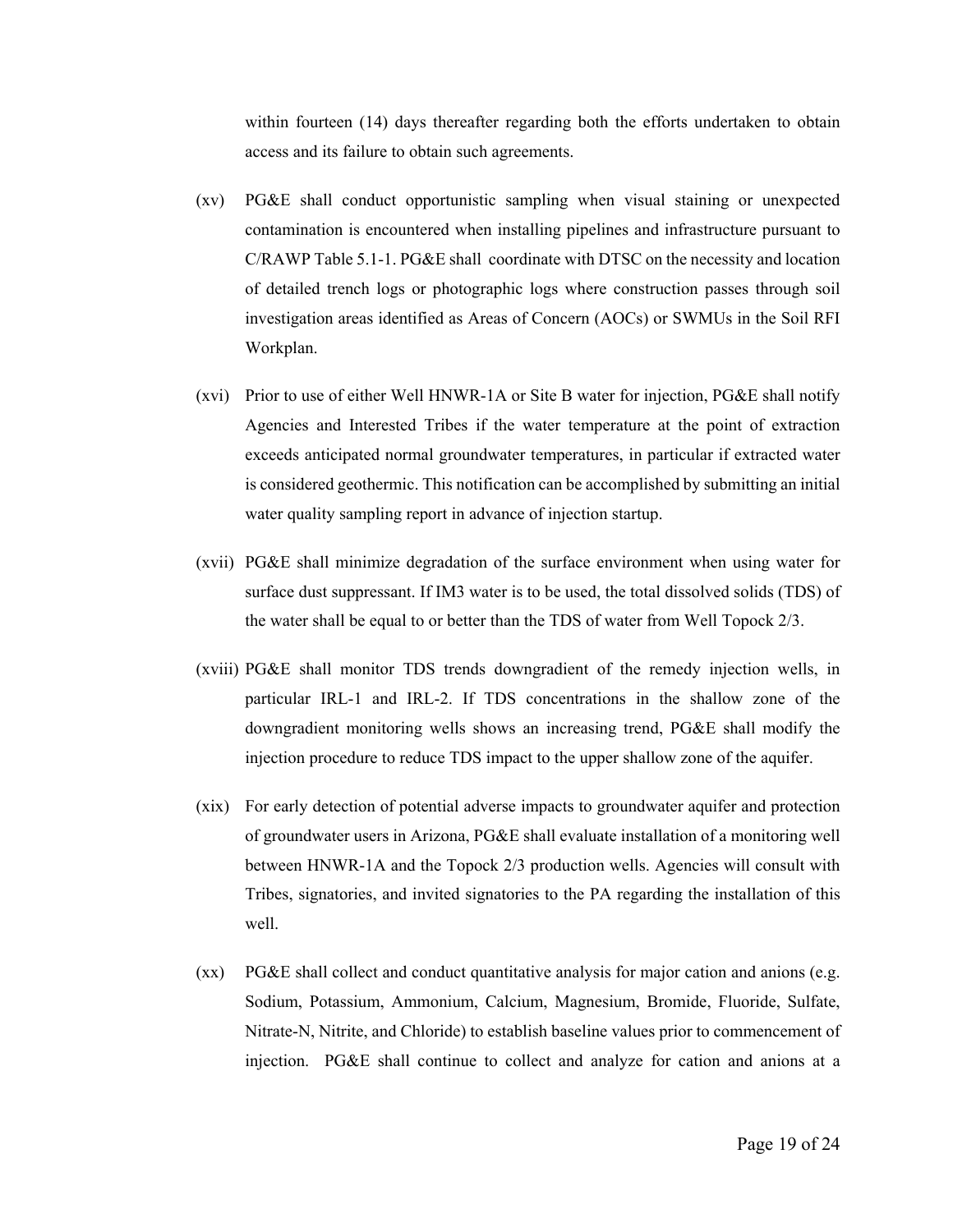minimum of twice a year for comparison to baseline. PG&E can modify frequency of sampling with DTSC concurrence.

- (xxi) As soon as possible, PG&E shall prepare an addendum or revision to update the Soil Management Plan based on risk evaluation to define the screening levels for nonhazardous soil.
- (xxii) The use of various staging areas shall be in conformance with Table 4.2-1 of the C/RAWP, Section 4, Site Management Plan. PG&E shall continue to evaluate the use of staging areas during construction and an effort should be made to limit the actual area used, and to minimize impacts on these areas and their surroundings.
- (xxiii) PG&E shall minimize impacts from vehicular movement while conducting all work associated with construction, operation, maintenance, and periodic monitoring. PG&E shall review its Standard Operating Procedures and recommend vehicular traffic minimization efforts, if possible, for DTSC's review and consideration in the quarterly reports.
- (xxiv) PG&E states that nighttime access is not normally required for the remedy buildings and structures; therefore, PG&E shall not install lighting that are photocell activated outside of the PG&E property. Within 6 months of design approval, operation of any necessary lighting, including but not limited to the MW-20 Bench, shall be either motion or manually activated and used only when necessary for health and safety of workers.
- (xxv) Except for extenuating circumstances approved by DTSC during pilot drilling of the IRZ wells along the IRZ line, PG&E shall not temporarily decommission by backfilling or collapsing a borehole with intent to over drill in the future for well installation. Practice of backfilling or collapsing a borehole is prohibited for any monitoring well installation.
- (xxvi) PG&E shall notify the Agencies within a reasonable time prior to installation of "jumper" pipes to the IM-3 injection piping. PG&E shall photo document this installation and decommissioning of the "jumper" as part of the monthly progress report.
- (xxvii)PG&E shall provide all surveying control points used for construction as part of the Construction Completion Report.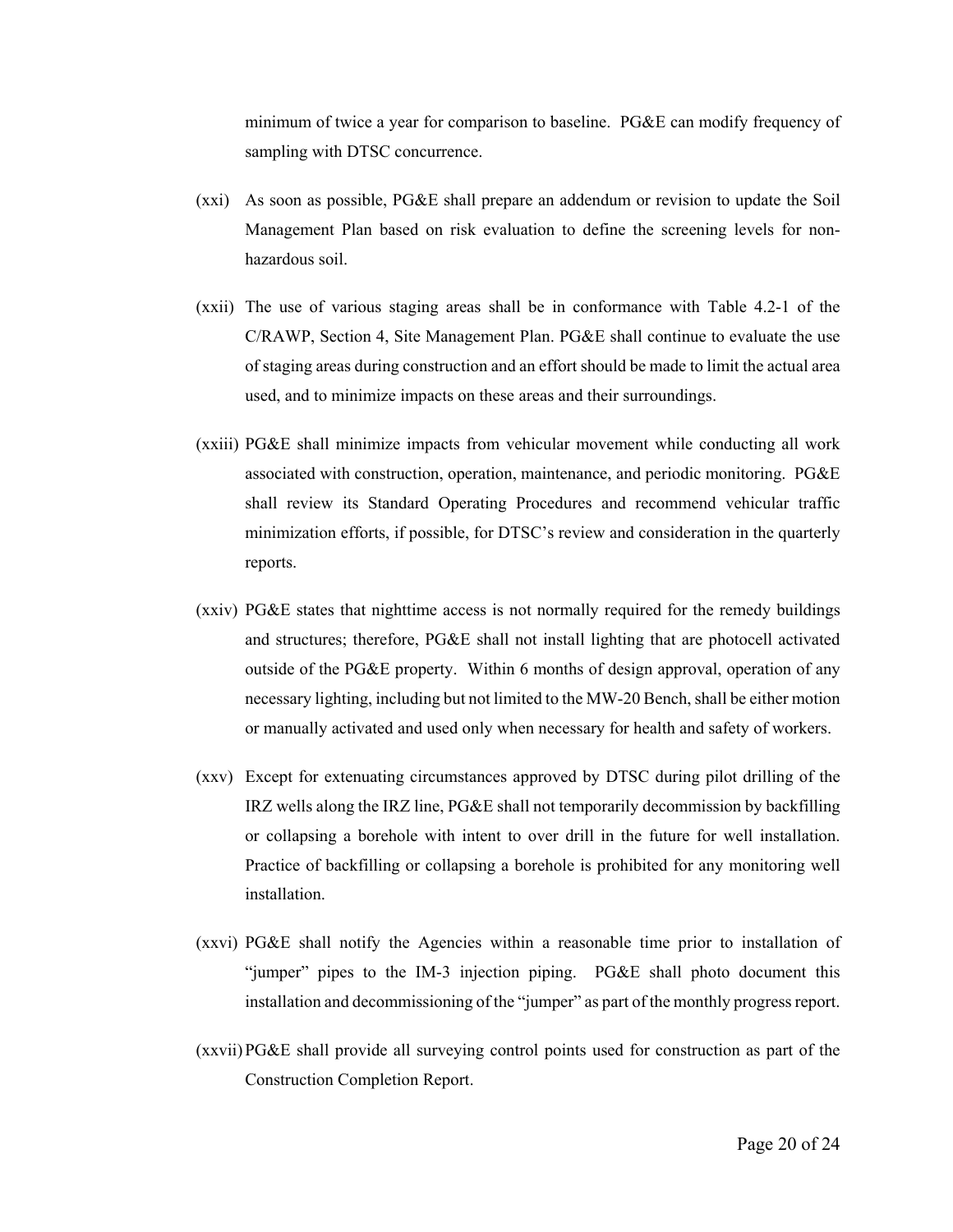- (xxviii) Prior to ground disturbing activities, PG&E shall conduct a new high-resolution aerial photograph of the Project Area to document pre-construction conditions. PG&E shall provide copies of the image file to the Agencies, Interested Tribes, and stakeholders. The photograph(s) shall cover the entire Project Area (as defined for example in Figure 3-3 of the Final SEIR) and shall be kept as reference for site closure and restoration.
- (xxix) PG&E shall provide concrete color pigment information to Agencies and Tribes prior to initial casting in place for concrete.
- (xxx) PG&E shall make available in a reasonable timeframe all notes, photographs, and entries of the maintenance management system to the Agencies when requested.
- (xxxi) PG&E shall ensure the implementation of the following sustainability factors and BMPs as described in the Final SEIR (see Section 4.8, Utilities, page 4.8-28) and as described in the Final Remedy Design (Appendices C and D).
	- Use energy generated from non-petroleum sources where possible, such as small photovoltaic solar panels at select remote well locations, Remedy-produced Water Conditioning Building, and Operations Building.
	- Use of alternative fuels, e.g., biodiesel during construction, operation and maintenance, and decommissioning activities. The nearest retail vender of biodiesel is Loves Travel Store at the intersection of Interstate 40 and Highway 95 about 10 miles east of the Station.
	- Use energy efficient architectural elements.
	- Use energy efficient equipment and lighting.
	- Use EPANET water supply program to design the piping network and minimize energy consumption.
	- Locate the conditioned water tank to allow for gravity flow to injection wells to minimize energy use.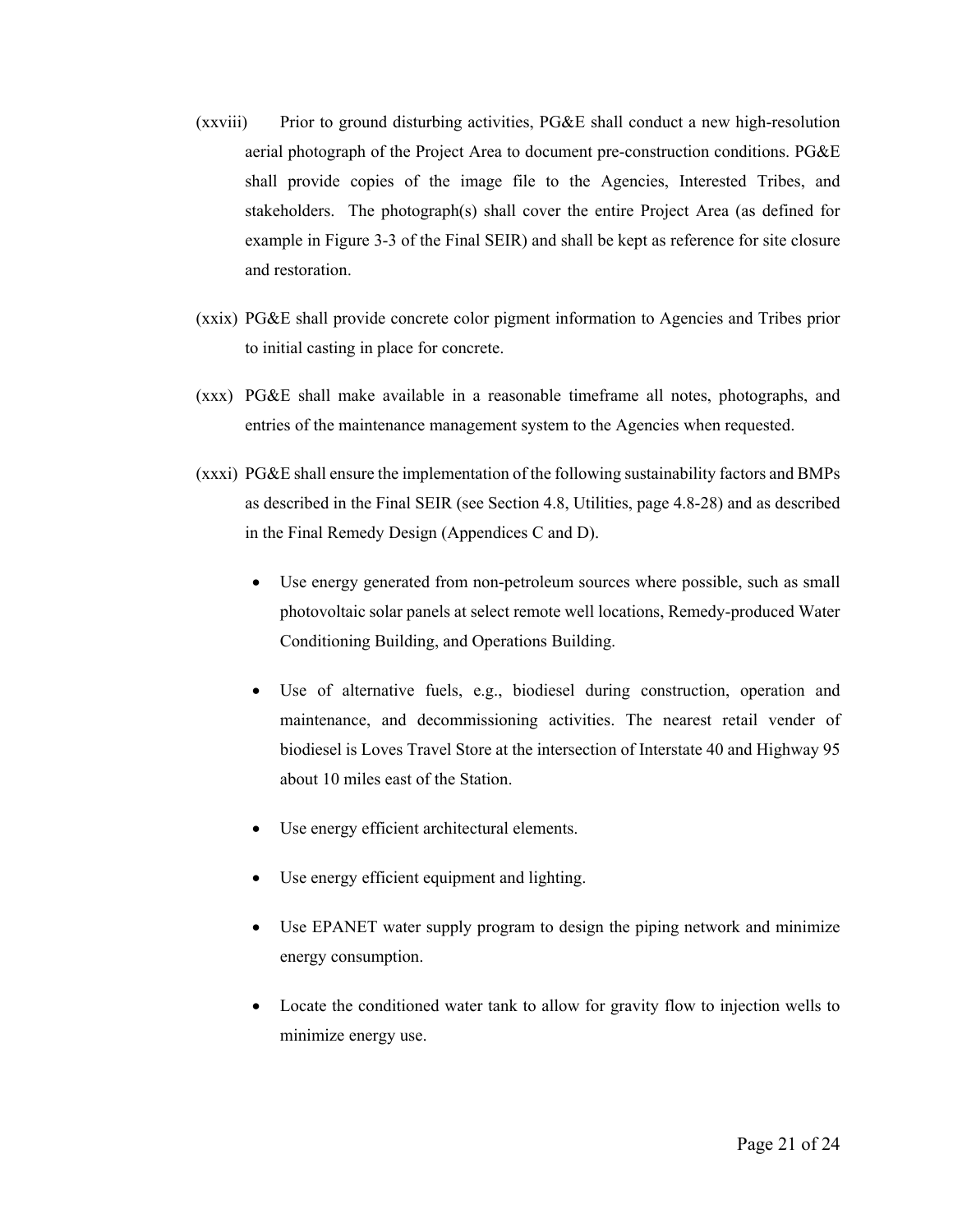- Operation and maintenance activities will minimize energy use by optimizing equipment via routine maintenance and minimizing energy consumption during peak energy use periods. The O&M Manual (Appendix L of the Final Remedy Design) describes the maintenance activities.
- (xxxii)PG&E shall ensure the use of certain identified equipment (see **Table 1** below), or industry equivalent or better in terms of reducing noise and air emissions, in order to ensure that the less-than-significant impact conclusions for noise and air quality remain applicable.

#### IRZ Carbon Amendment Building

- The 3 carbon substrate pumps shall operate at a sound level of 64 A-weighted decibels (dBA) at 1 meter or less (operating at ¾ horsepower according to Appendix D).
- The well maintenance reagent pump shall operate at a sound level of 64 dBA at 1 meter or less (operating at  $\frac{3}{4}$  horsepower according to Appendix D).
- The 2 sump pump shall operate at a sound level of 72 dBA at 1 meter or less (operating at .5 horsepower and 3450 rpm according to Appendix D).
- The clean-in-place reagent pump shall operate at a sound level of 77 dBA at 1 meter or less (operating at 10 horsepower and 3500 rpm according to Appendix D).
- The conditioned water injection pump shall operate at a sound level of 76 dBA at 1 meter or less (operating at 5 horsepower and 3500 rpm according to Appendix D).
- The produced water transfer pump shall operate at a sound level of 80 dBA at 1 meter or less (operating at 25 horsepower and 3500 rpm according to Appendix D).
- The booster pump shall operate at a sound level of 76dBA at 1 meter or less (operating at 5 horsepower and 3500 rpm according to Appendix D).

#### Topock Compressor Station (TCS) Pond

 The natural gas generator shall operate at a sound level of 79 dBa at 7 meters or less (for example, the Cummins GGMC in Appendix D).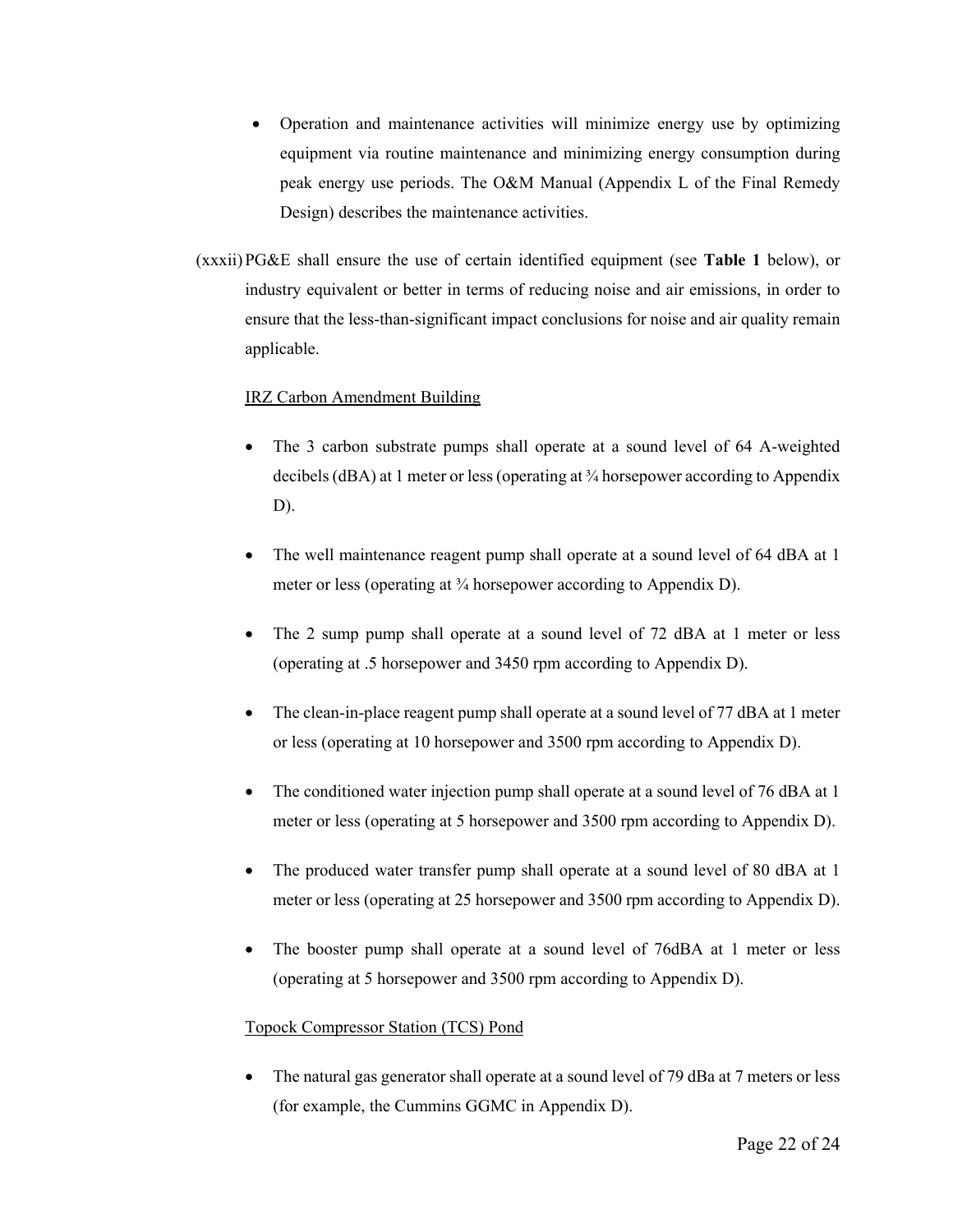The booster pump shall operate at a sound level of 76 dBA at 1 meter or less (operating at 5 horsepower and 3500 rpm according to Appendix D).

### RPWCP Building

 All pumps within this building shall be insulated with metal walls on the second floor and with concrete walls on the first floor.

## **Table 1 - EQUIPMENT USED DURING FINAL GROUNDWATER REMEDY PROJECT**

|                                           | <b>Number at Peak Week</b> |                               |                |                           |
|-------------------------------------------|----------------------------|-------------------------------|----------------|---------------------------|
|                                           |                            | <b>Remedy</b><br>Construction |                |                           |
| <b>Type of Equipment Used</b>             | <b>Pre-Construction</b>    | <b>Phase 1</b>                | Phase 2        | $IM-3$<br>Decommissioning |
| 2,000 Gal Water Truck                     |                            | 20                            | 17             | 2                         |
| Backhoe, Medium                           |                            | 1                             | 1              |                           |
| Backhoe, Small                            |                            | 5                             | 6              | 1                         |
| Concrete Pump Trailer-Mounted             |                            | 1                             | 1              |                           |
| Concrete Ready-Mix Truck                  | 1                          | 11                            | 3              |                           |
| Crane, 40-ton, Truck Mounted, All-Terrain |                            |                               |                |                           |
| D4 Dozer                                  |                            | $\overline{2}$                |                |                           |
| Drill Rig, Rotary                         |                            | $\overline{2}$                | $\overline{2}$ |                           |
| Drill Rig, Rotosonic                      |                            | $\overline{2}$                | $\overline{2}$ |                           |
| Drill Rig Support (pipe truck/tender)     |                            | $\overline{4}$                | $\overline{4}$ |                           |
| Drilling Development/Testing Rig          |                            | $\overline{2}$                | $\overline{2}$ |                           |
| Dump Truck                                |                            |                               | 1              | $\overline{2}$            |
| Excavator, Large with Demolition Hammer   |                            |                               |                | $\mathbf{1}$              |
| Excavator, Large with Pulverizer          |                            |                               |                |                           |
| Excavator, Large with Shear               |                            |                               |                | 1                         |
| Excavator, Medium                         | 1                          | 6                             | $\tau$         |                           |
| Excavator, Small/Mini                     |                            | $\overline{c}$                | 3              |                           |
| Fork Lift, Long Reach                     |                            | 5                             | 5              | 1                         |
| Loader, with 4-Yard Bucket                |                            | $\overline{7}$                | $\overline{7}$ | $\overline{2}$            |
| Man/Boom Lift                             |                            | $\mathbf{1}$                  | 1              |                           |
| Mobile Concrete Crusher                   |                            |                               |                |                           |
| Plate Vibratory Compactor                 |                            | 8                             | 9              |                           |
| Scraper                                   |                            | 3                             |                |                           |
| Soil Compactor - 24" Walk Behind          |                            | 5                             | 7              |                           |
| Soil Compactor - 54"                      |                            | 5                             | 4              |                           |

2.5 years 2 years